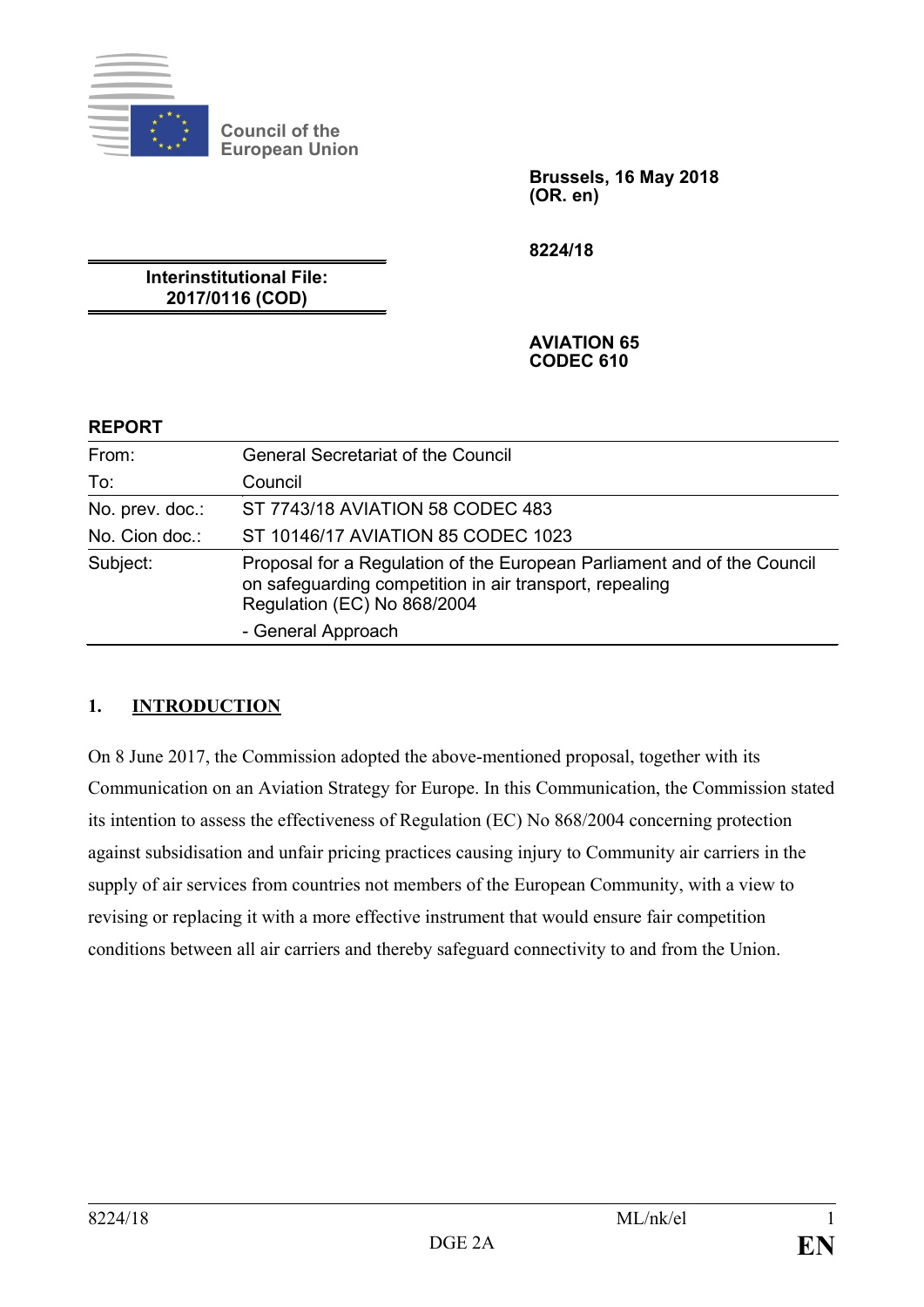# 2. **CONTENT OF THE PROPOSAL**

The main objective of the proposal is to ensure fair competition between the Union air carriers and the third country air carriers, with a view to maintain conditions conducive to a high level of connectivity.

The proposal provides common rules on proceedings, namely:

- the two possible purposes for the investigation (pertaining either to the violation of applicable international obligations - the so-called 'violation' track-, or to practices adopted by a third country or third-country entity affecting competition and causing injury or threat of injury to Union air carriers - the so-called 'injury' track);
- the conditions under which an injury or a threat of injury can be found;
- the rules governing the initiation and conduct of the investigation;
- the conditions according to which the Commission may decide or refuse to open an investigation;
- the right of the Commission to seek all the information it deems necessary to conduct the investigation and to verify the accuracy of the information it has received or collected;
- the possible conclusions of the investigations, i.e. with or without redressive measures.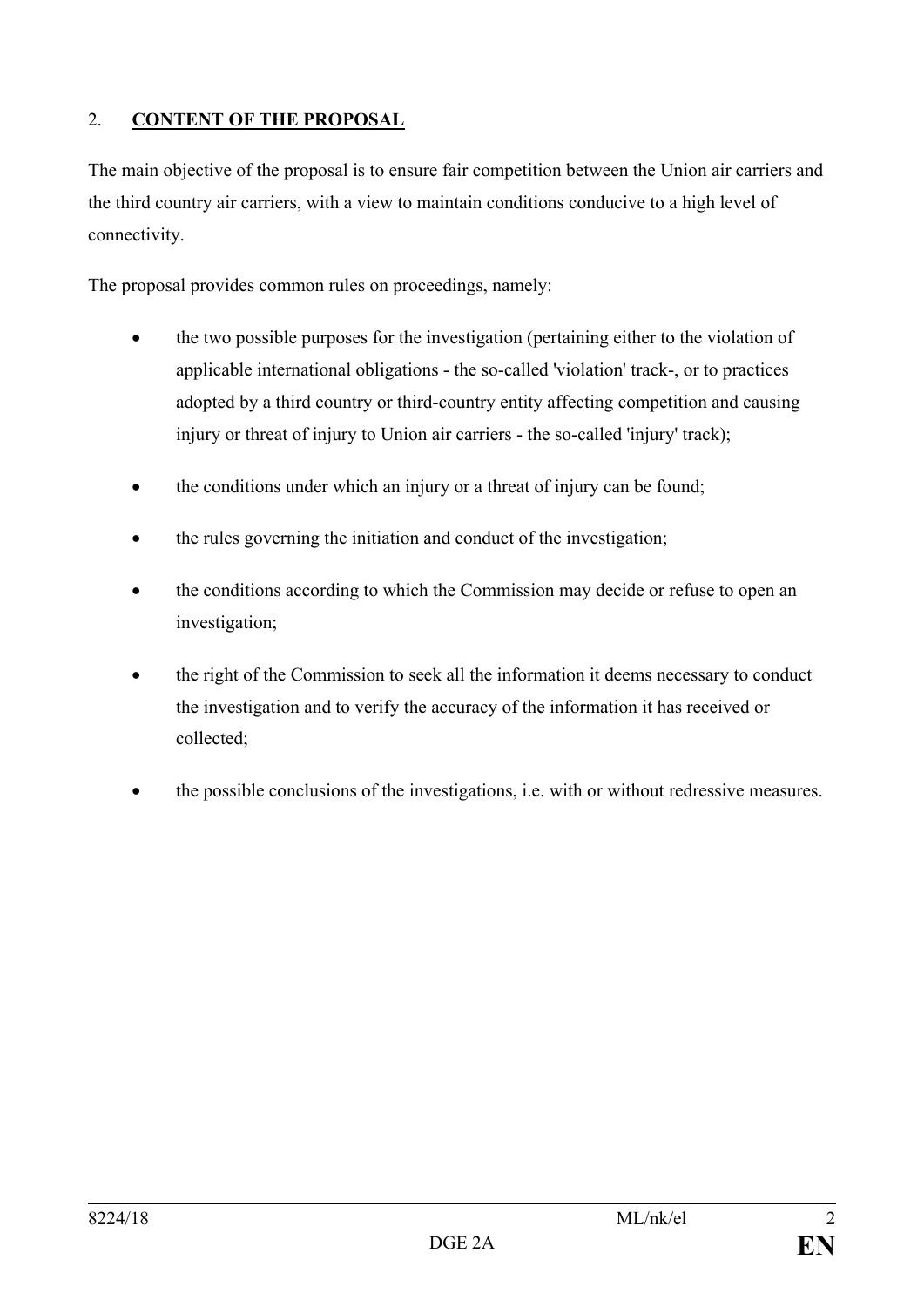# 3. **WORK WITHIN THE EUROPEAN PARLIAMENT**

The European Parliament has called for the revision of Regulation 868/2004 in a number of its resolutions, particularly its resolutions of 2 July 2013, 9 September 2015, 11 November 2015 and 16 February 2017. The EP's 11 November 2015 resolution on aviation emphasised that Regulation (EC) No 868/2004 had proved inadequate and ineffective and called on the Commission to revise this Regulation. In its recent resolution of 16 February 2017 on an Aviation Strategy for Europe, the EP welcomed the Commission's proposal to revise Regulation (EC) No 868/2004 addressing unfair current practices, but also stressed that 'neither an unacceptable trend towards protectionism, nor, on their own, measures to ensure fair competition can guarantee the competitiveness of the EU aviation sector'.

The legislative proposal has been assigned to the Parliament's Committee on Transport and Tourism (TRAN) which designated Markus Pieper (EPP, Germany) as rapporteur. The Economic and Monetary Affairs Committee has designated Ramon Tremosa I Balcells as rapporteur for opinion.

On 11 January 2018, the rapporteur presented his draft report to the Committee. The draft report supports the Commission's proposal, but introduces some changes in order to notably give more priority to finding solutions at bilateral level, involve more the European Parliament in the consultation process, or put more emphasis on the connectivity criterion in the investigations. The Committee Members discussed the amendments to the report on 20 February and adopted the draft report on 20 March 2018.

# 4. **WORK WITHIN THE COUNCIL BODIES**

The first presentation by the Commission of the new proposal on Safeguarding Competition and its impact assessment in the Aviation Working Party (AWP) took place on 14 June 2017, at the end of the MT Presidency.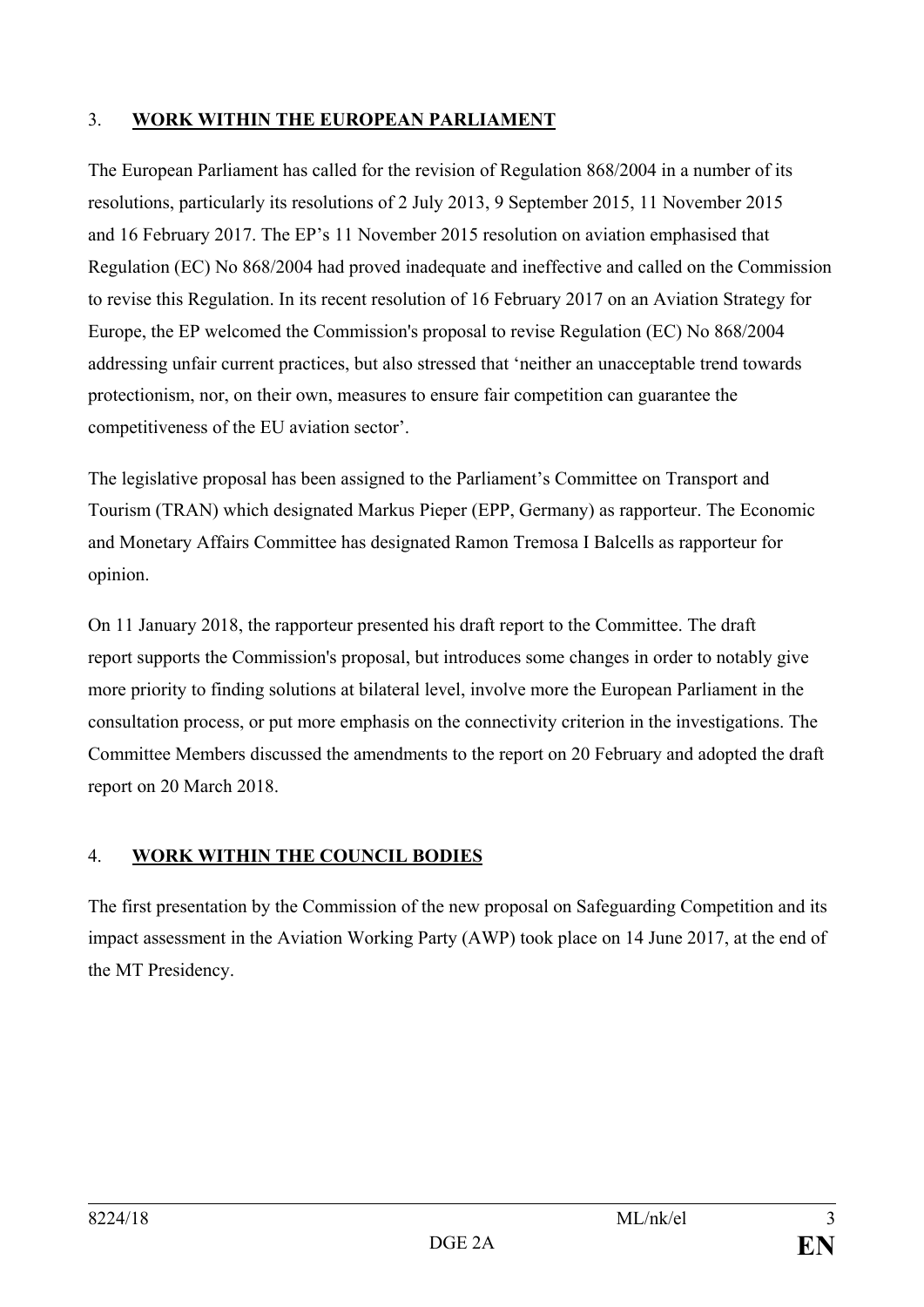During the EE Presidency, two full working party meetings were dedicated to the detailed examination of the Impact Assessment (hereinafter '*IA*'). A number of delegations shared the Commission's assessment of the situation and supported the outcome of the IA (AT, BE, DE, FR, NL, RO). Other delegations (CZ, EL, FI, HU, IE, IT, LT, LV, MT, PL, PT, SE, SK, SI and UK), although sharing the objectives put forward by the Commission, expressed their concerns regarding potential gaps in the IA and questioned the necessity to address at Union level the issue of fair competition.

On 6 October 2017, the following delegations: CZ, CY, EL, HU, IE, FI, LV, MT, PL, PT and SK submitted a joint written statement to Coreper, highlighting their concerns with respect to certain areas where the IA did not sufficiently take into account the impact of the proposal (document 12937/17).

Furthermore, on 9 November 2017 a number of Member States submitted a document with questions for the Council's Legal Service about the proposal (WK 12682/2017). The Legal Service gave oral answers to some of those questions in the Working Party meeting on 17 November 2017.

On the basis of the progress report of the EE Presidency, the BG Presidency continued the intensive work on this file and the remaining questions were answered orally by the Council Legal Service on 18 January 2018. However, since the Working Party and the TTE Council of 5 December 2017 had asked the Council Legal Service to also provide the answers to their questions in writing, on 7 February 2018, the Council Legal Service issued a contribution dedicated to questions asked by the delegations (document 5990/18).

The compromise text contained in the progress report of the EE Presidency contained a new article on *scope*, new definitions for *'threat of injury'* and *'Member States concerned*', a new article for *'Union interest'*, an enhanced *role of the Member States* concerned in the investigation and throughout the whole proceedings, a new wording for Article 7 on '*non-cooperation'*, a shorter *time limit* for the Commission's investigation, as well as clarifications regarding the potential use of *traffic rights as redressive measures*.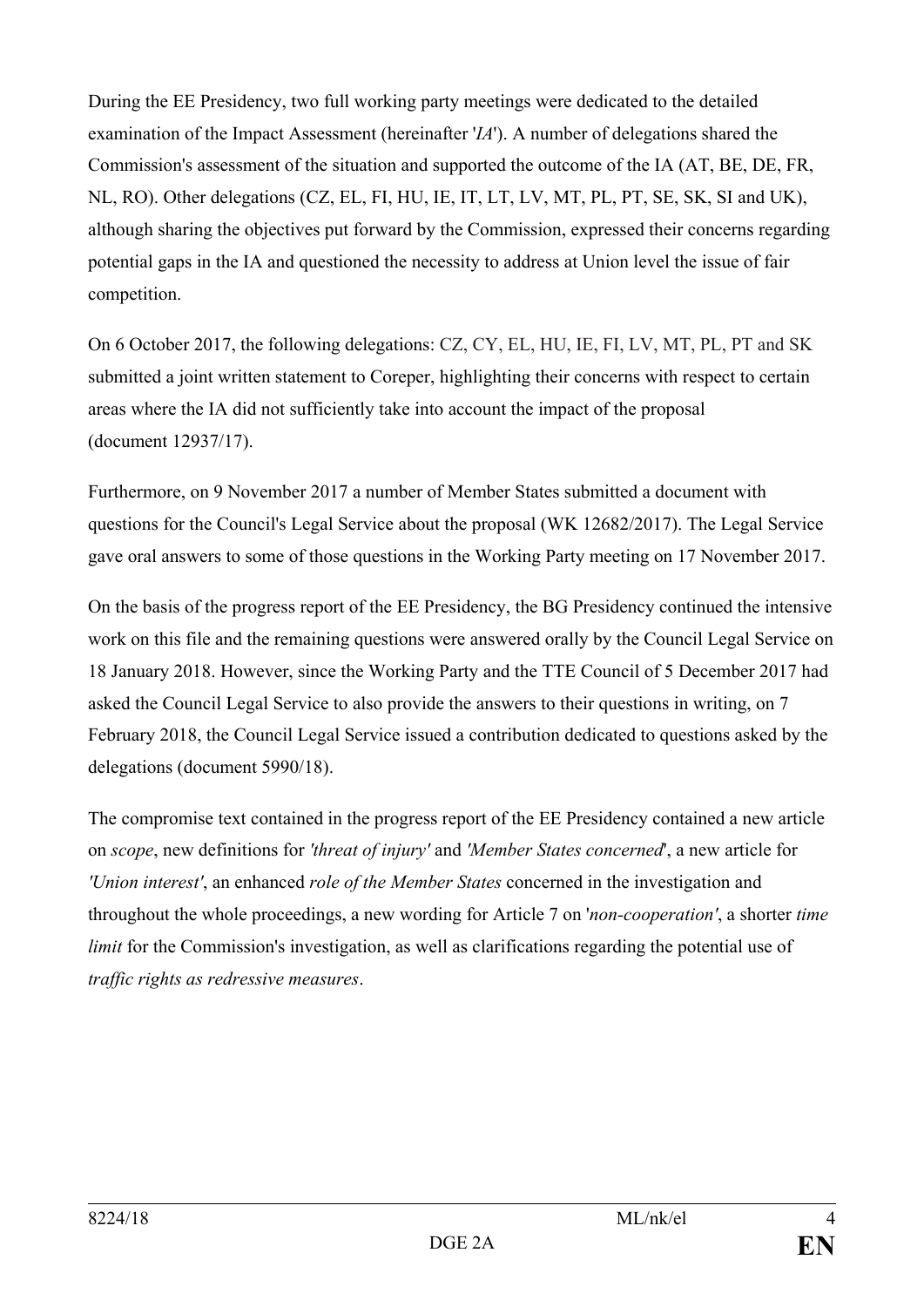However, several important issues needed further reflection and compromise seeking. Therefore, in an effort to bridge the diverging view of the delegations, the BG Presidency has proposed new text providing concrete *examples of possible discrimination* against Union air carriers, compromises concerning the *suspension of the investigation* by the Commission, or the *termination of the investigation* without the adoption of redressive measures.

In order to take care of the concerns of several Member States related notably to consumers' interests and to high levels of connectivity in the Union, recital 15 and Article 4bis *'Union Interest'* have been strengthened to include an economic analysis by the Commission on the basis of a questionnaire filled in by the interested parties, thus clarifying an important criterion for the Commission to terminate of the investigation without redressive measures.

In order to have the same procedure for the conclusion of the investigation applying to both comprehensive air transport agreements (hereinafter '*CATAs*') and bilateral air transport agreements (hereinafter '*BATAs*'), the BG Presidency has also proposed the *deletion of Article 10*, applicable specifically to a *violation of international obligations* established on the basis of a CATA or of a provision in a Union level trade agreement. Consequently, regardless of the type of aviation agreement, before proposing redressive measures, the Commission's investigation would need to confirm the existence of an injury, of a practice distorting competition and of the causal link between them before proposing the adoption of any redressive measures.

As regards the *scope of the Regulation*, some delegations consider that the new wording in paragraphs 2a and 2b of Article 1, even though a welcome addition to the Commission proposal, is too wide and propose to limit it to city-pair routes or a city-pair market. They argue that unfair competition practices cannot exist unless there is direct competition between air carriers in the first place, either on direct or on indirect routes (involving intermediate points). Other delegations consider this proposal too restrictive. They emphasise that it should be possible to investigate all unfair practices, regardless of their link to a specific route, since there may be practices with a network effect. Moreover, they also underline that limiting the scope to city-pair markets would mean going back to the scope of the current Regulation (EC) No 868/2004 (Article 3(d)), one of the reasons why this Regulation could not be applied in practice.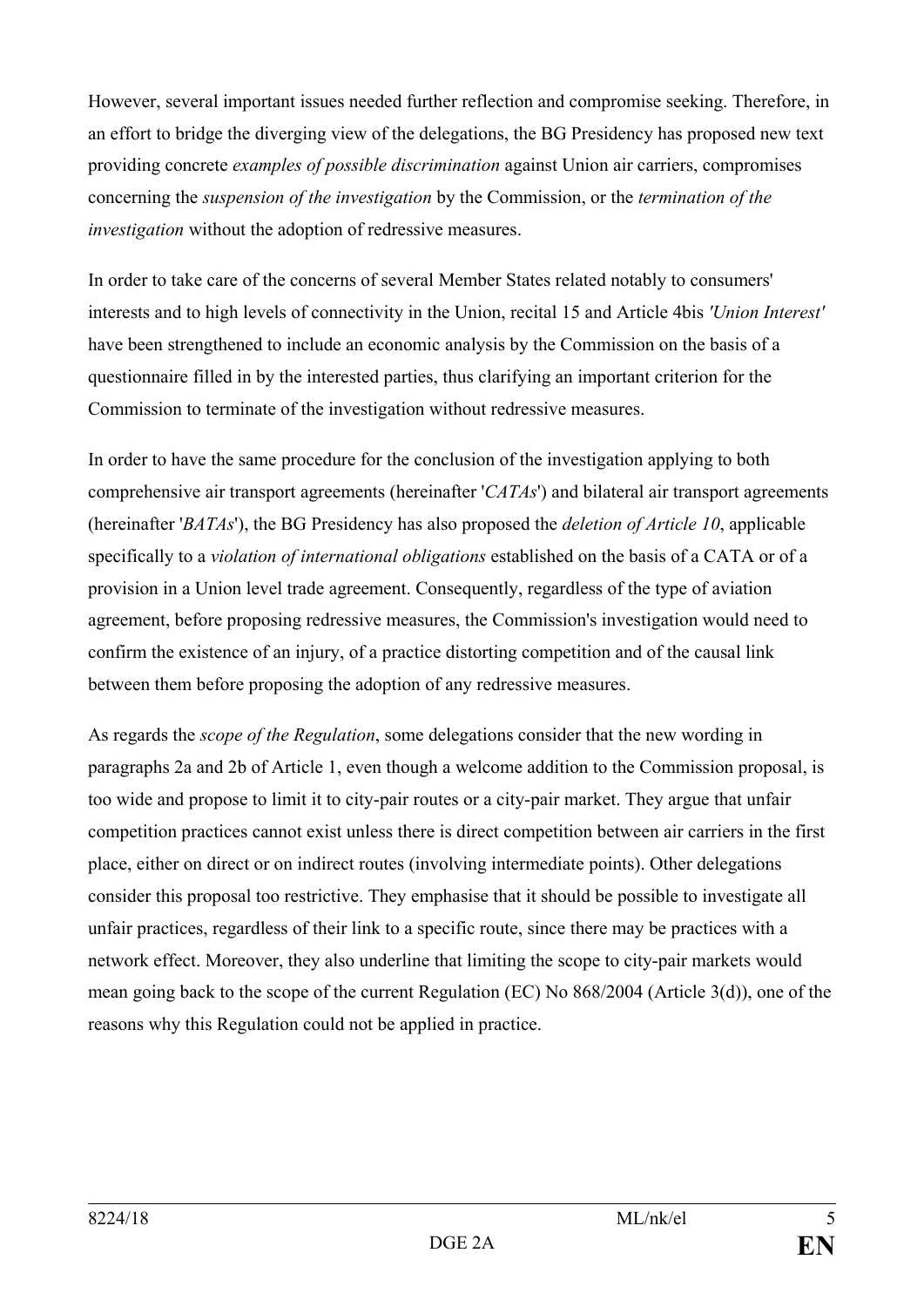As a compromise, the Presidency is proposing a new recital 9bis clarifying that the Commission will need to adapt the *scope of its investigation* to the relevant context: a city-pair route or whole network, as the case may be. Moreover, point iii of paragraph 1 of Article 3 provides that that an investigation can only be initiated when a causal link has been established between the alleged unfair practice and the injury, on the basis of the competition existing in the relevant market.

At the end of the Aviation Working Party on 30 April 2018, the main outsanding issues were the following:

# **1. The suspension of the investigation**

From the very beginning, since the adoption of the Commission proposal, one of the major concerns of several Member States has been the possible conflict between the Commission investigation and the Member States' bilateral aviation agreements. This group of Member States strongly argue that Member States should be allowed to try to find a solution to the unfair practices on the basis of the dispute settlement mechanisms provided in their bilateral aviation agreements and that only when these mechanisms are exhausted without results should an investigation be initiated by the Commission.

However, other Member States have a different view. Their opinion - confirmed by the Council Legal Service in its contribution - is that an investigation and a bilateral dispute settlement are two distinct procedures conducted under different legal systems and therefore, from a legal point of view, nothing prevents them from running in parallel. Moreover, in order to ensure consistency at Union level from a political point of view, recital 13 explains that the Commission needs to be fully informed of the bilateral negotiations of Member States, so that the Commission may have the possibility to take them into account and ensure coherence between the two procedures.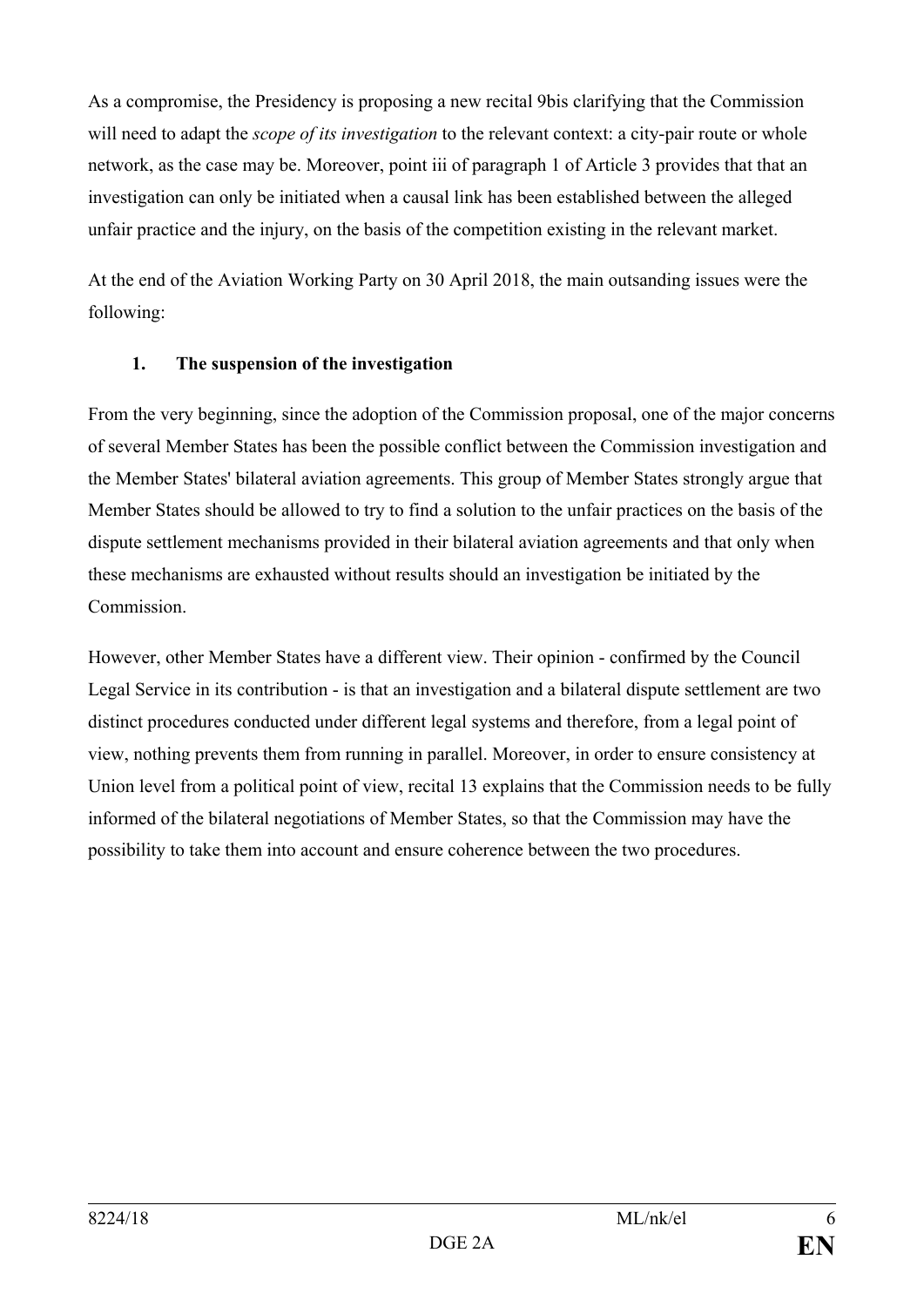In conclusion, while some Member States are concerned about the parallel procedures and the effect the investigation may have on their bilateral relations with the third country concerned and connectivity, others consider that the Commission should be allowed to investigate in order to strengthen the Union's position and influence over the third country air carriers concerned. In order to bridge the gap between these diverging views, the Presidency is proposing a compromise in paragraph 2a of Article 4, which foresees that the investigation may be suspended for twelve months at the request of all the Member States concerned, in order to allow Member States the possibility to seek solutions exclusively on a bilateral basis.

Some Member States propose remove the above 12 month deadline and align the suspension of the investigation with the deadline provided by the dispute settlement procedure provided by the bilateral agreement in question. However, since many bilateral aviation agreement do not contain any deadlines, for legal certainty, the Presidency compromise text proposes to keep the twelvemonth suspension.

A number of delegations also consider that the Member State who has the bilateral agreement in question should have the right to block the investigation on its own, on the argument that other Member States - even though they may be affected by the unfair practice - should not have the right to overrule the international obligations of the Member State which has the bilateral agreement wih the third country concerned. Other Member States do not agree with this unilateral veto for several reasons:

- a) from a legal point of view, nothing prevents a Member State to continue its negotiations bilaterally in parallel with the Commission investigations;
- b) Member States have equal rights and some of them may be even more affected by the unfair practice than the Member State who has the bilateral agreement in question;
- c) The Regulation provides several safeguards ensuring coherence between the Member States' bilateral negotiations and the Commission's investigation, plus the involvement of the Member States in the adoption of any redressive measures at the end of the investigation.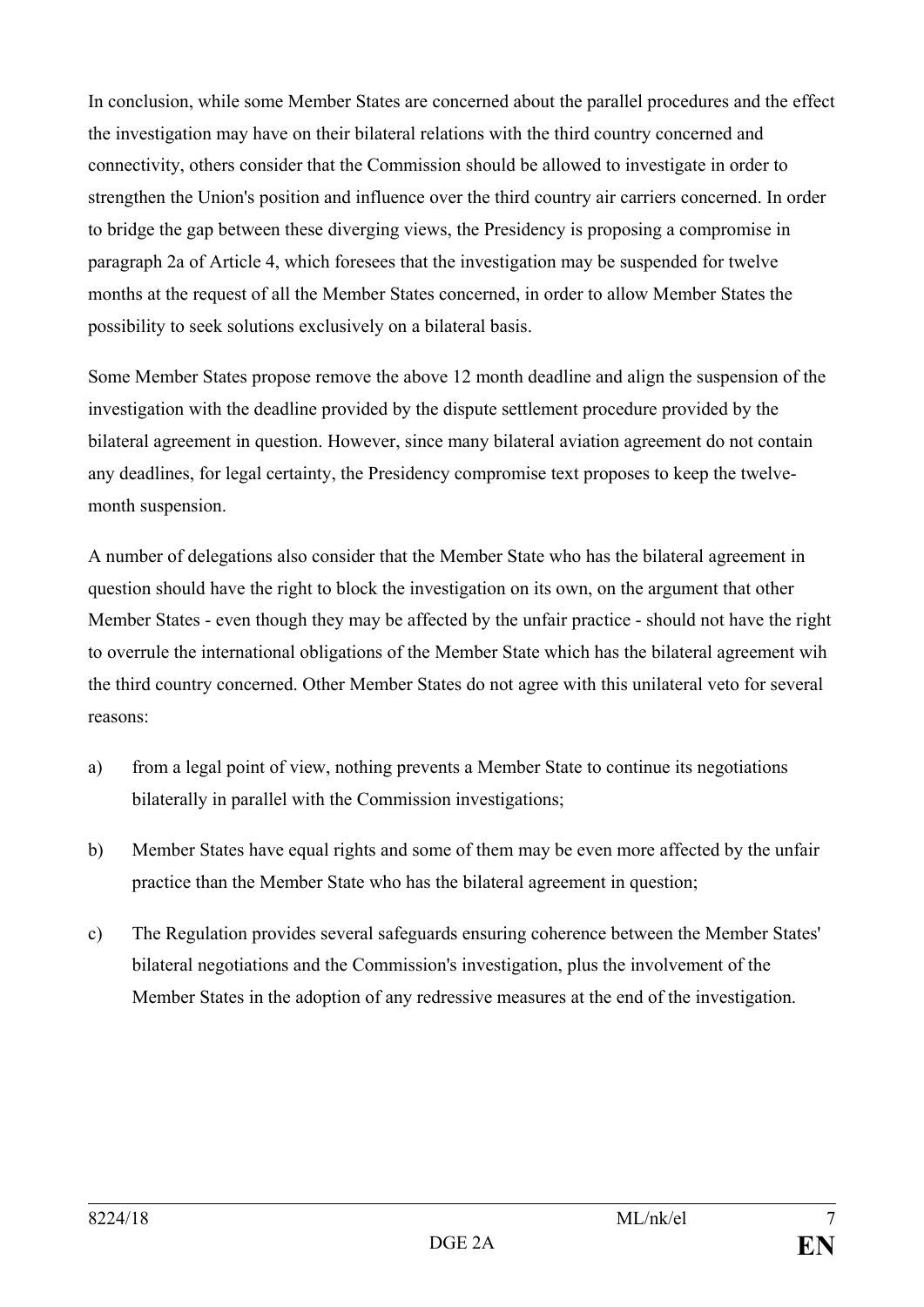Consequently, the BG Presidency text is proposing to maintain the compromise set out in paragraph 2a of Article 4, which allows the suspension of the Commission's investigation for twelve months at the request of *all* the Member States concerned, in order to give first the Member States the possibility to exclusively negotiate with the third country concerned on a bilateral basis.

# **2. Threat of injury**

Several Member States oppose the Commission proposal regarding the definition of *'threat of injury*'. They argue that the concept of *'threat of injury'* is too broad, hard to be determined and creating legal uncertainty and therefore request to delete it from the whole proposal. They also express concerns about how this concept can be applied in practice and about the fact that in other areas, in the past, it has been used for protectionist purposes.

Other delegations have an opposite view, emphasising that the proposal would be seriously weakened if the *'threat of injury'* were to be deleted. They argue that there are situations when it is certain that a protectionist measure will be imposed against Union air carriers, that it is only a matter of time until those measures start to apply, and that in such a situation an investigation would be entirely justified even if an injury had not occurred yet. Waiting for the threat to materialise into an actual injury might cause irreversible harm, which might have been avoided if an investigation had been initiated in advance. Moreover, these delegations emphasise that the concept of '*threat of injury*' is already well established and has been widely used in other policy areas (like trade and competition), both at Union level and in the legislation of several Member States.

Furthermore, they underline that Presidency compromise text already proposes the obligation of a *substantiated* threat of injury, which needs to be based on clear evidence and thus allows avoiding the risk of misuse.

In order to find a solution to address the above concerns, the EE Presidency had introduced a new paragraph 1a in Article 1 proposing that redressive measures could only be imposed on the basis of an actual injury to Union air carriers. In addition, investigations may be initiated on the basis of a complaint, but redressive measures could only be proposed when an injury has in fact occurred.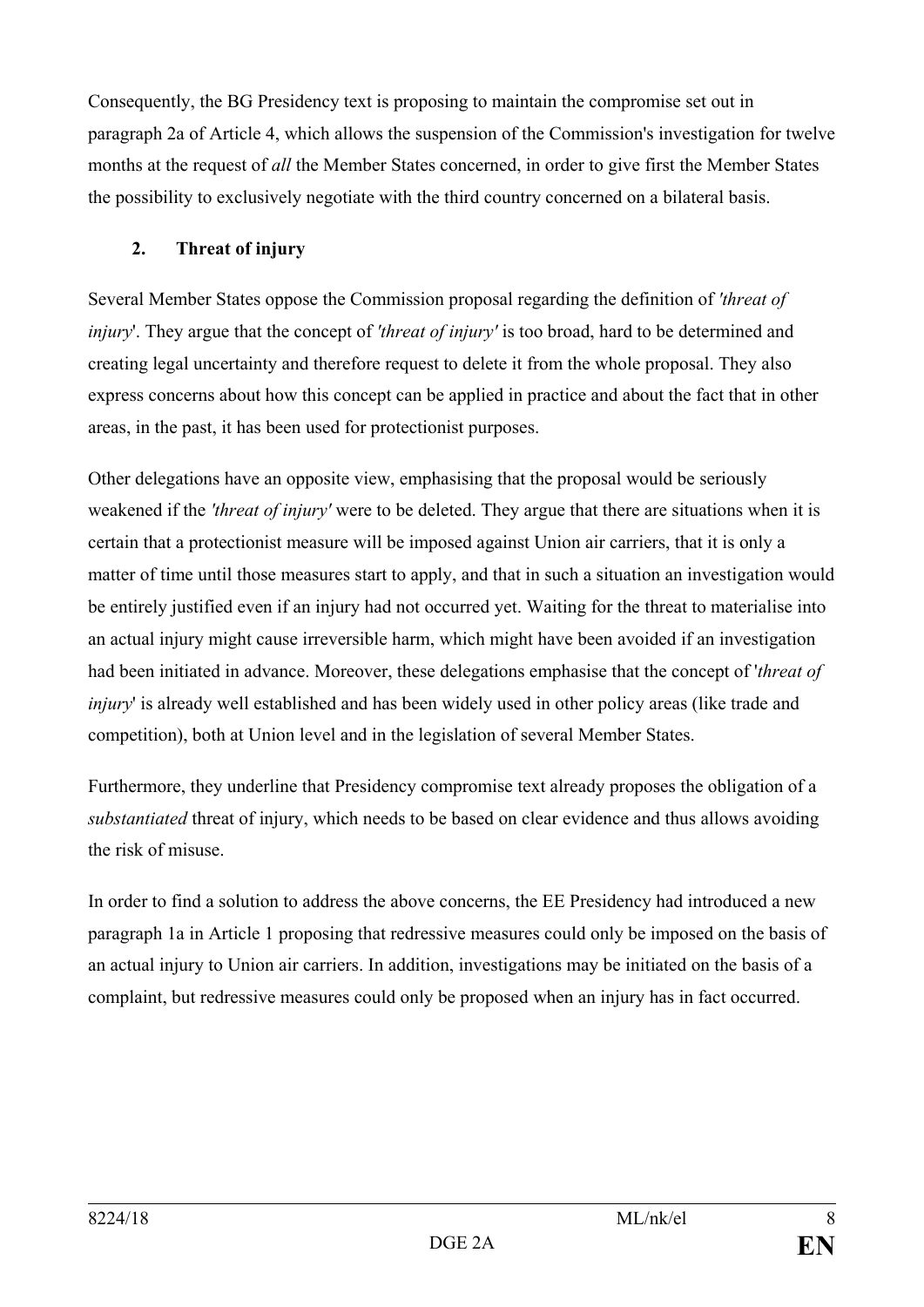Even though welcomed by the delegations, the compromise text proposed by the EE progress report did not solve the delegations' concerns. The group pleading for the deletion of the *'threat of injury'* have continued to argue that aviation is not a Union exclusive policy area like trade, and that the different circumstances of Member States make the potential consequences of an investigation a great deal more complicated. For that reason, they have insisted that a high evidence standard and clear boundaries should be established for launching investigations and that the concept of *'threat of injury*' does not guarantee these preconditions.

As a result, the compromise text proposed by the BG Presidency before the Coreper meeting on 4 May proposed the deletion of the 'threat of injury', as part of the overall General Approach compromise package on the proposal.

# **3. Member States' role and involvement during the different phases of the investigation**

The Commission proposal foresees implementing acts adopted by the Commission for the adoption and the review of redressive measures. However, given the already mentioned potential consequences on regional connectivity or on the general relations with the third countries concerned, several Member States have stressed the importance of being in control of the adoption and review of any redressive measures. For these reasons, they insist the redressive measures should be adopted by means of a Council Decision. It may be worth recalling that, according to Article 291 TFEU, Council decisions can only be adopted in duly justified cases, and have to be explained in detail in a recital.

For the same reasons, some of these delegations also propose that the initiation of an investigation should be done by comitology (examination procedure), in order to ensure the involvement of the Member States in the decision to launch the investigation.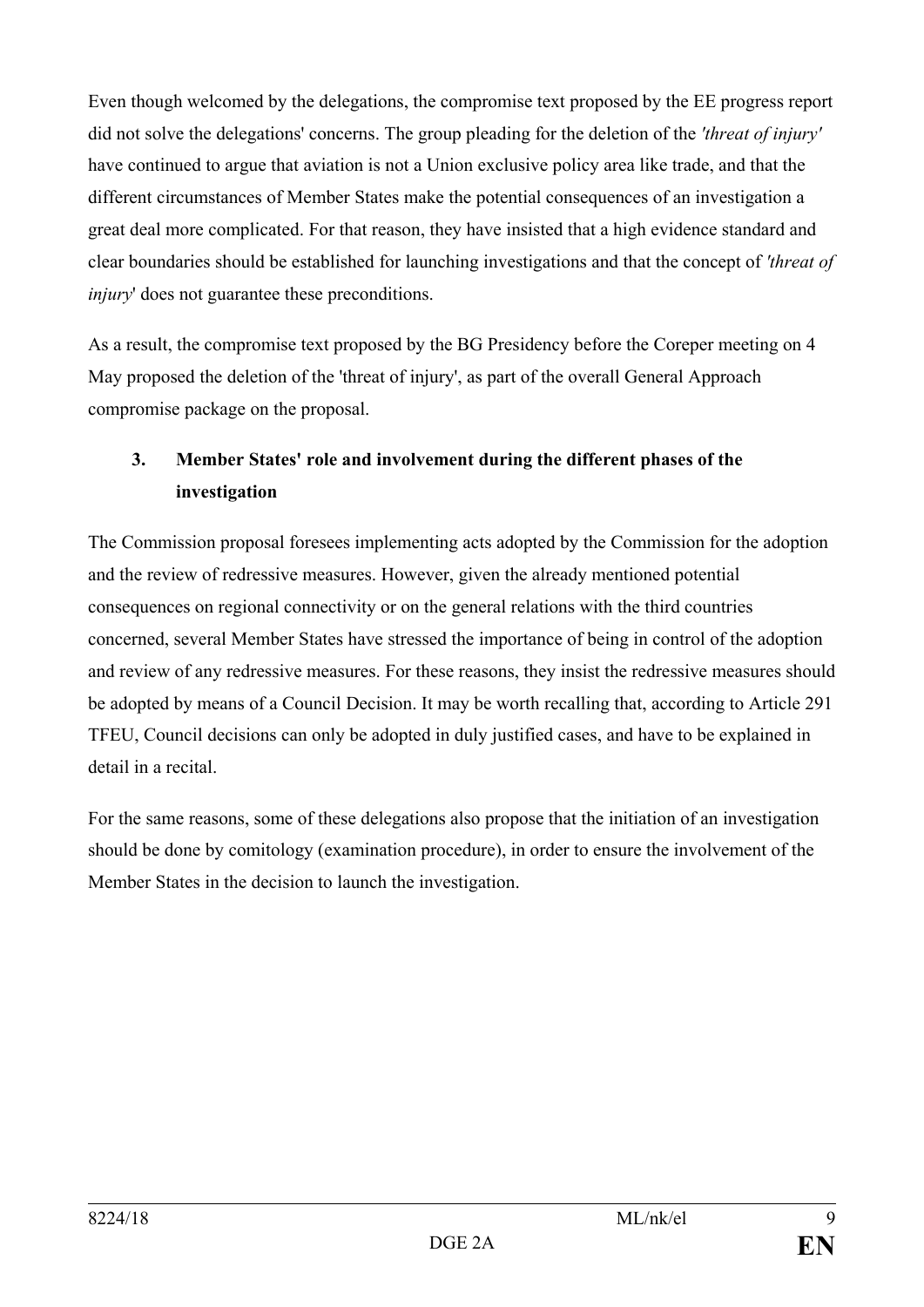On the other hand, other Member States oppose these ideas. They consider that the Presidency compromise text provides sufficient safeguards to take care of the above-mentioned concerns. Member States will be informed of the existence of complaints. The Commission will verify their accuracy and whether an investigation is justified and will also check whether the initiation of the investigation would be against the Union's interest. If the Commission launches an investigation, Member States will have the possibility to ask for the suspension of the investigation for a period of time, allowing them the possibility to try and find a solution to the discriminatory practice through bilateral action.

Therefore, these delegations argue that the adoption of a Council Decision would only complicate the procedures and it may even leave the Member States vulnerable to political pressure from the 3rd countries concerned. Moreover, regarding the adoption, revision or repeal of redressive measures - since in this respect the Commission proposal provides an implementing act - the examination procedure already ensures the direct involvement of the Member States.

As a compromise, the BG Presidency is proposing to maintain the adoption of redressive measures by means of a Commission implementing act in case of financial duties, and by means of a Council Decision in case of any redressive measures of operational nature. Moreover, traffic rights are explicitly excluded as possible redressive measures.

The BG Presidency proposed compromise text was discussed in Coreper in its meeting on 4 May 2018 and enjoyed broad support from the Member States. The great majority of delegations took the floor to praise the significant progress made on the file and to underline the delicate balance of the proposed compromise, which, even if not entirely satisfactory for all delegations, manages to bring together the diverging interests of the Member States under one common Council position. Consequently, Coreper agreed on the text of the draft General Approach as proposed by the BG Presidency.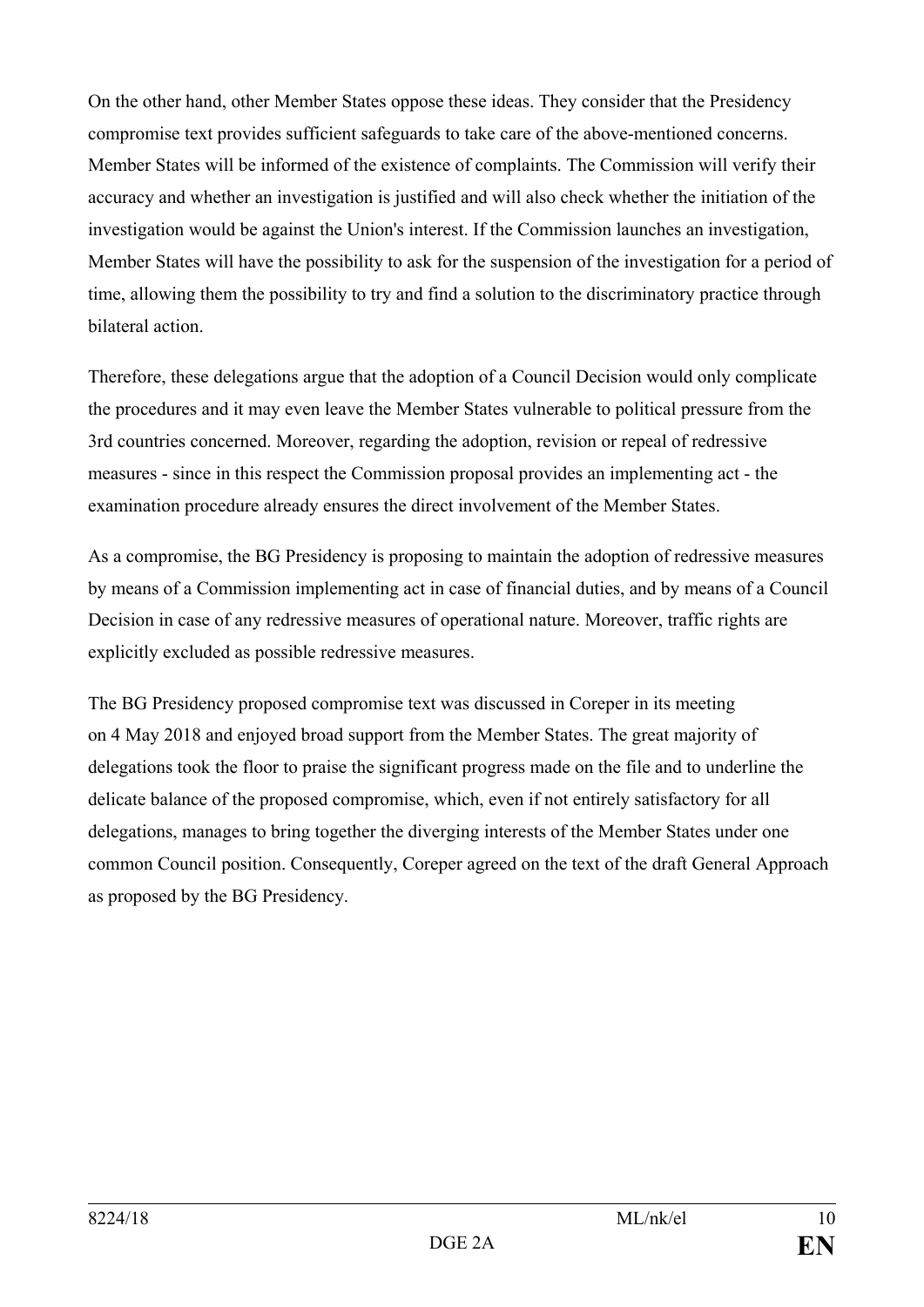The Commission fully reserves its position on the entire compromise proposal, pending the negotiations with the European Parliament.

DK, MT and UK have a parliamentary scrutiny reservation on the proposal.

# **5. CONCLUSIONS**

In light of the above, at its meeting on 7 June 2018, the Council is invited to examine the text set out in the Annex to this report and to adopt a general approach on the proposal.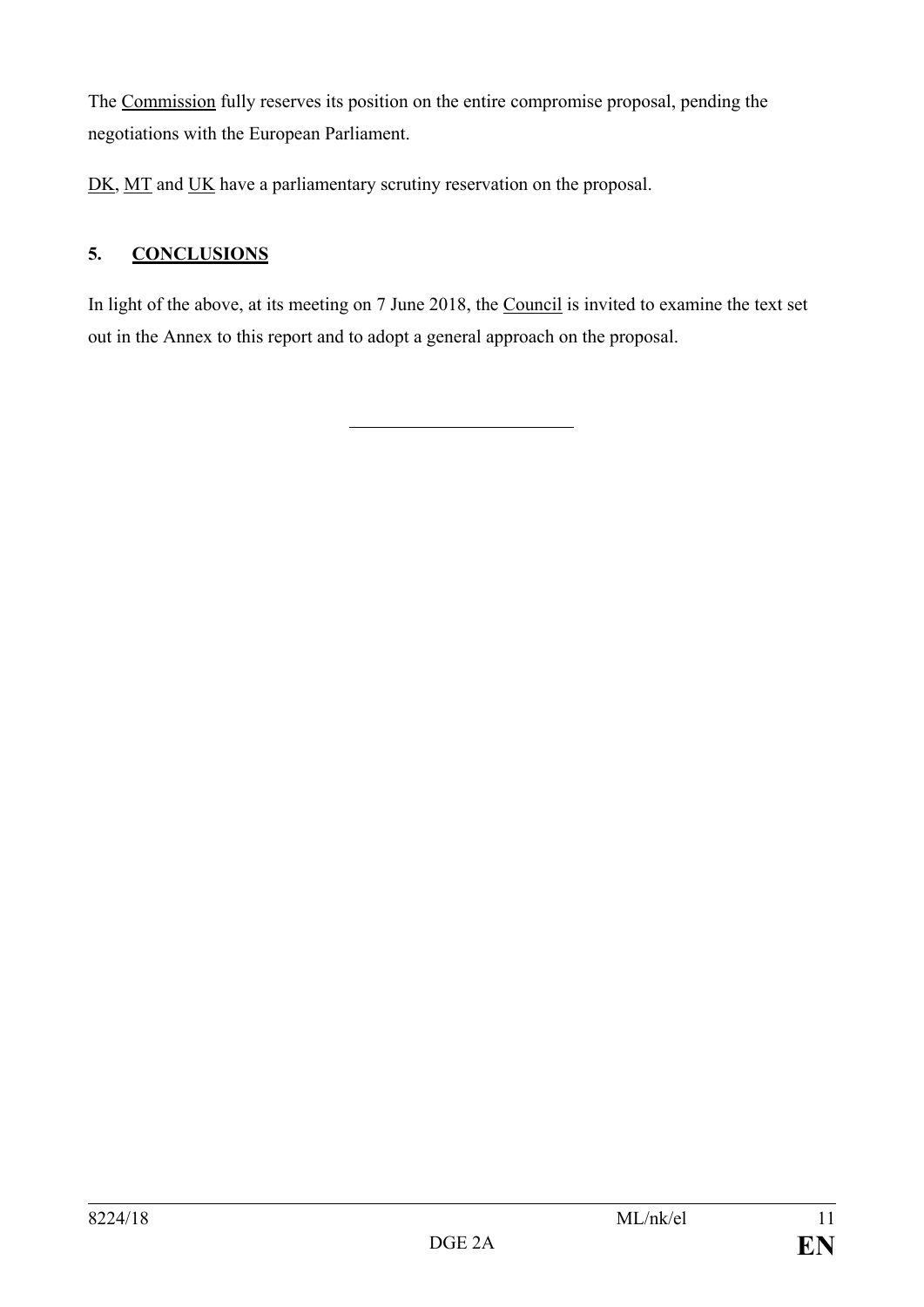#### Proposal for a

# **REGULATION OF THE EUROPEAN PARLIAMENT AND OF THE COUNCIL on safeguarding competition in air transport, repealing Regulation (EC) No 868/2004** (Text with EEA relevance)

## THE EUROPEAN PARLIAMENT AND THE COUNCIL OF THE EUROPEAN UNION,

Having regard to the Treaty on the Functioning of the European Union, and in particular Articles 100(2) thereof,

Having regard to the proposal from the European Commission,

After transmission of the draft legislative act to the national parliaments,

Having regard to the opinion of the European Economic and Social Committee**[1](#page-11-0)**,

Having regard to the opinion of the Committee of the Regions**[2](#page-11-1)**,

Acting in accordance with the ordinary legislative procedure,

Whereas:

<span id="page-11-0"></span> $\frac{1}{2}$  OJ C, , p. .

<span id="page-11-1"></span>**<sup>2</sup>** OJ C , , p. .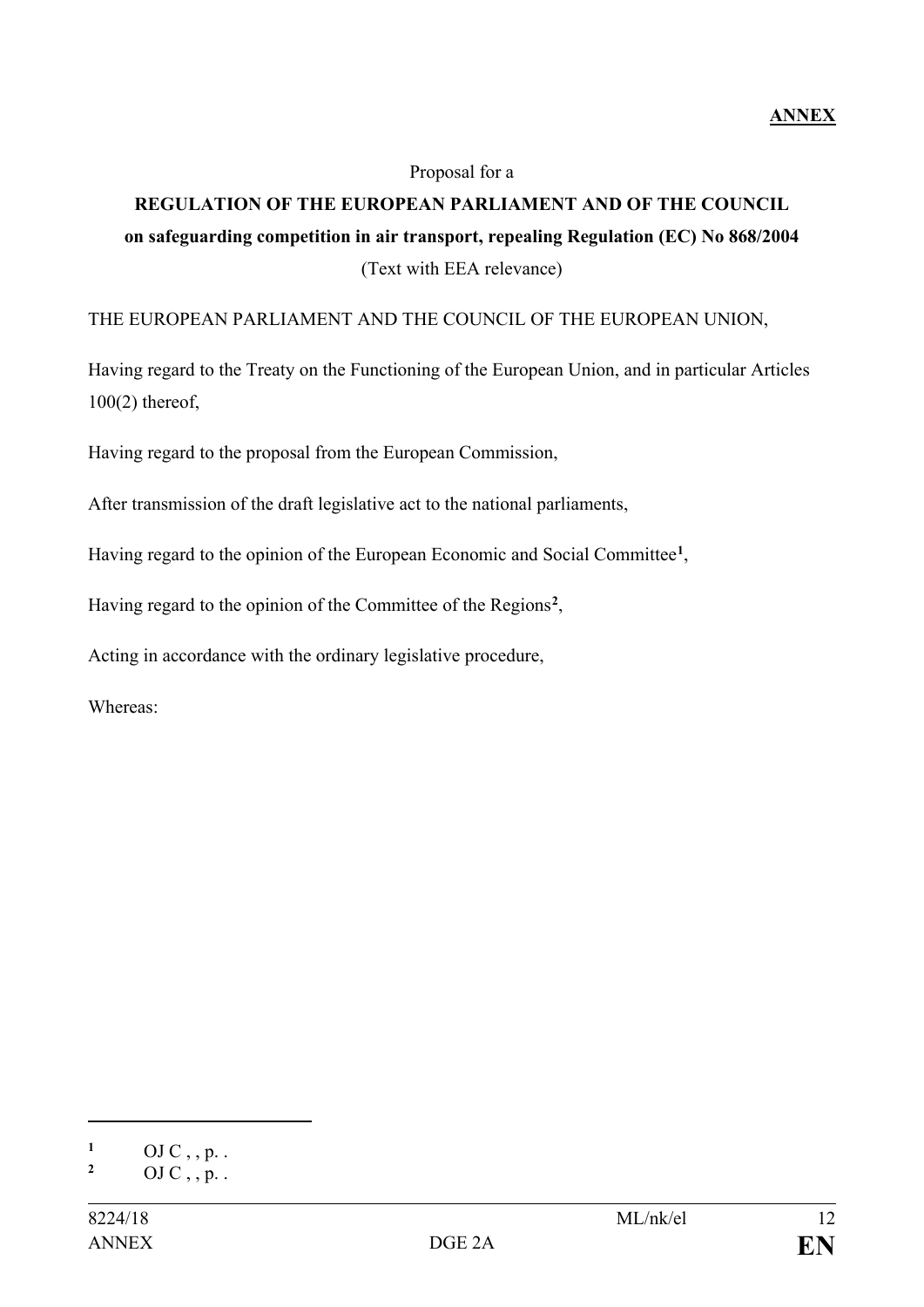- (1) Aviation plays a crucial role in Union's economy. It is a strong driver for economic growth, jobs, trade and mobility. Over the past decades, growth in air transport services significantly contributed to improving connectivity within the Union and with third countries and has been a significant enabler of Union economy at large.
- (2) Union air carriers are at the centre of a global network connecting Europe internally and with the rest of the world. They should be enabled to compete against third countries air carriers in an environment of open and fair competition between all air carriers. This would contribute to maintaining conditions conducive to a high level of Union's connectivity.
- (3) Fair competition is an important general principle in the operation of international air transport services. This principle is notably acknowledged by the Convention on International Civil Aviation ('the Chicago Convention') whose preamble recognises the need for international air transport services to be based on the basis of "*equality of opportunity*". Article 44 of the Chicago Convention also states that the International Civil Aviation Organization ('ICAO') should aim to foster the development of international air transport so as to "*insure that every contracting State has a fair opportunity to operate international airlines"* and to "*avoid discrimination between contracting States*".
- (4) The fair competition principle is well established within the Union where market distortive practices are subject to existing Union law, which guarantees equal opportunities and fair competition conditions for all air carriers, European and non-European, operating in the Union.
- (5) However, in spite of continued efforts by some third countries and the Union, principles of fair competition have not yet been defined through specific multilateral rules, notably in the context of the ICAO nor of World Trade Organization ('WTO') agreements, from the scope of which air transport services have largely been excluded**[3](#page-12-0)**.

<span id="page-12-0"></span>**<sup>3</sup>** Marrakech Agreement, Annex 1B General Agreement on Trade in Services (GATS), Annex on Air Transport Services.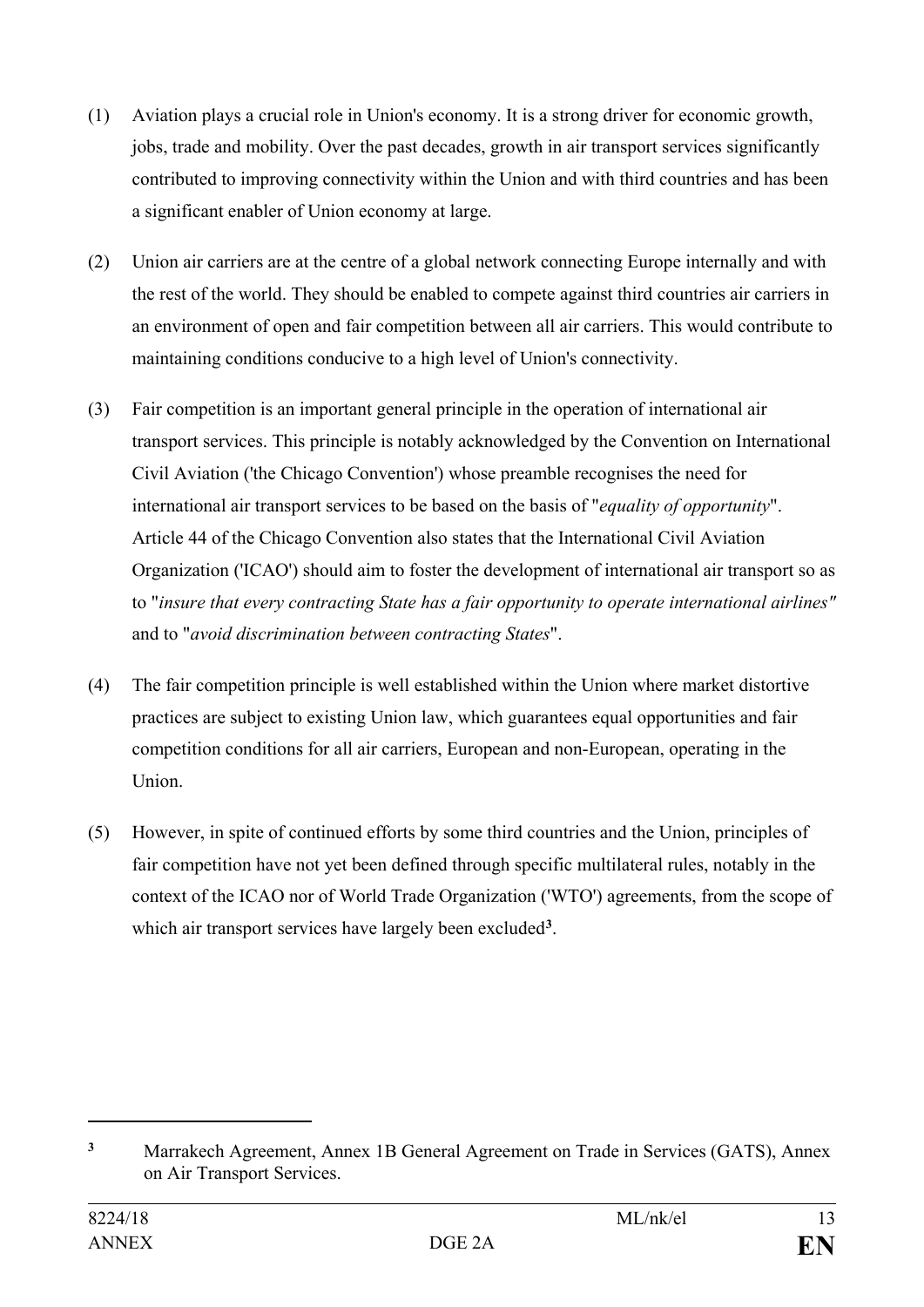- (6) Efforts should therefore be strengthened in the context of ICAO and of WTO to actively support the development of international rules guaranteeing fair competition conditions between all air carriers.
- (7) Fair competition between air carriers should preferably be addressed in the context of air transport or air services agreements with third countries. However, most air transport or air services agreements concluded between the Union or its Member States or both, on the one hand, and third countries on the other do not so far provide for corresponding rules. Efforts should therefore be strengthened to negotiate the inclusion of fair competition clauses in existing and future air transport or air services agreements with third countries.
- (8) Fair competition between air carriers can also be ensured through appropriate Union legislation such as Council Regulation (EEC) No 95/93**[4](#page-13-0)** and Council Directive 96/97/EC**[5](#page-13-1)**. Insofar as fair competition supposes protection of Union air carriers from certain practices adopted by third countries or third country carriers, this issue is currently addressed in Regulation (EC) No 868/2004 of the European Parliament and of the Council**[6](#page-13-2)**. However, Regulation (EC) No 868/2004 has proven insufficiently effective, in respect of its underlying general aim of fair competition. This is notably due to certain of its rules pertaining notably to the definition of the practices concerned, other than subsidisation, and to the requirements regarding the initiation and conduct of investigations. In addition, Regulation (EC) No 868/2004 fails to provide for a dedicated Union internal procedure in respect of obligations contained in air transport or air services agreements to which the Union is a party and intended to ensure fair competition. Given the number and importance of the amendments that would be necessary to address these issues, it is appropriate to replace Regulation (EC) No 868/2004 by a new act.

<span id="page-13-0"></span>**<sup>4</sup>** Council Regulation (EEC) No 95/93 of 18 January 1993 on common rules for the allocation of slots at Community airports (OJ L 14, 22.1.1993, p.1).

<span id="page-13-1"></span>**<sup>5</sup>** Council Directive 96/67/EC of 15 October 1996 on access to the ground handling market at Community airports (OJ L 272, 25.10.1996, p.36).

<span id="page-13-2"></span>**<sup>6</sup>** Regulation (EC) No 868/2004 of the European Parliament and of the Council of 21 April 2004 concerning protection against subsidisation and unfair pricing practices causing injury to Community air carriers in the supply of air services from countries not members of the European Community (OJ L 162, 30.04.2004, p.1).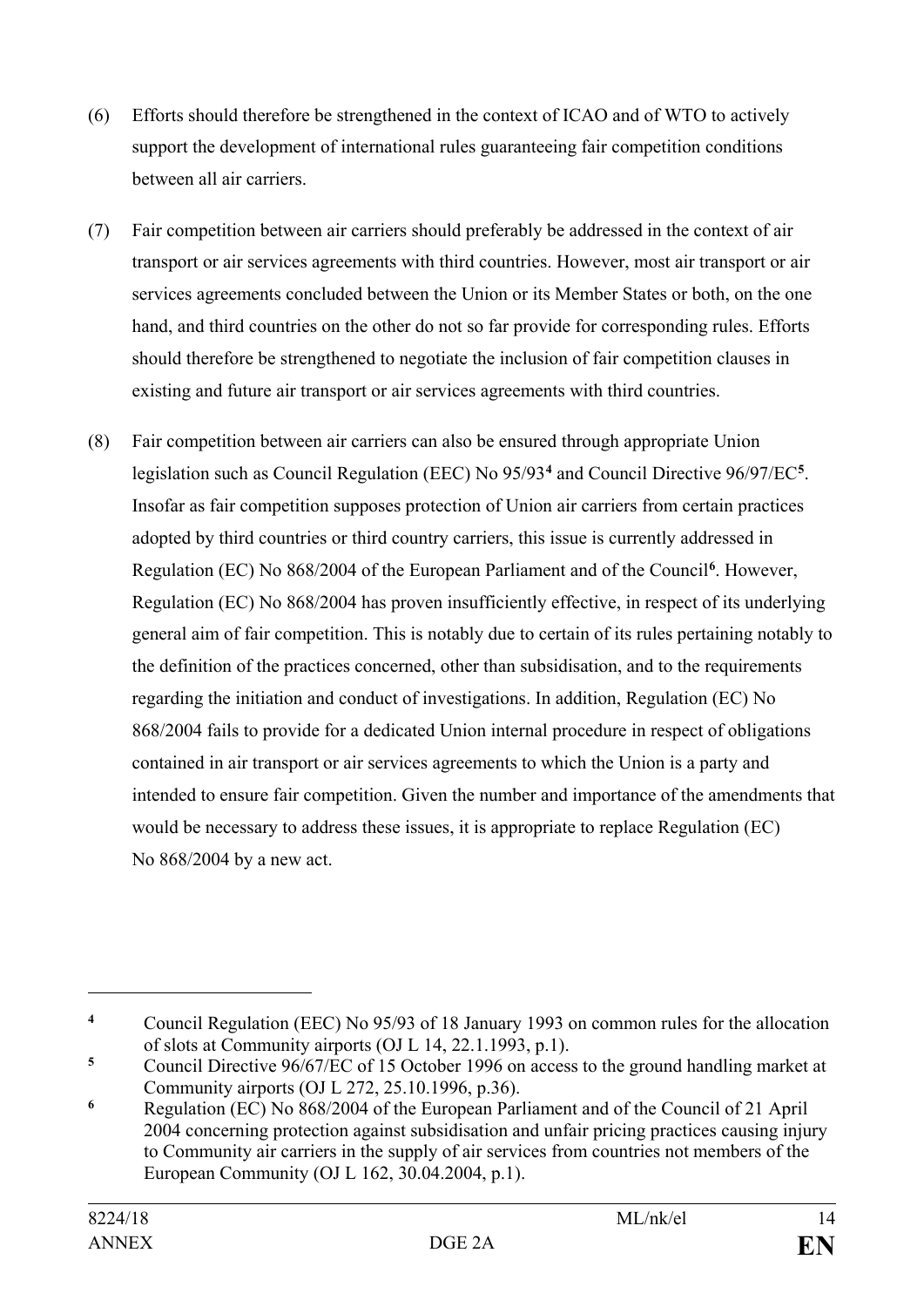- (8bis)The discrimination may include situations where a Union air carrier is subject to a differentiation of treatment without objective justification, notably concerning the prices and access to ground handling services, airport infrastructure, air navigation services, the allocation of slots, the administrative procedures such as allocation of visas for foreign carrier's staff, the modalities for the selling and distribution of air services or any other 'doing business issues' such as burdensome customs clearance procedures.
- (9) Effective, proportionate and dissuasive legislation remains necessary in order to maintain conditions conducive to a high level of Union connectivity and to ensure fair competition with third countries air carriers. To that end, the Commission should be entrusted with the power to conduct an investigation and to take measures where necessary. Such measures should be available either where relevant obligations under an agreement to which the Union is a party are violated, or where practices distorting competition cause injury to Union air carriers.
- (9bis)During the investigation the Commission should give consideration to the practice distorting competition in the relevant context. Given the variety of possible practices, in some cases the practice and its effects may be limited to air transport activities of a city-pair route, while in other cases it may be relevant to consider the practice and its effects on the wider air transport network.
- (10) Where the Union is party to an air transport or air services agreement with a third country, the violation of international obligations enshrined therein should be addressed by the Union, in particular through the application of the fair competition clause where it exists, and, where relevant, dispute settlement.
- (11) In order for the Commission to be adequately informed about possible elements justifying the initiation of an investigation, any Member State, Union carrier or association of Union air carriers should be entitled to lodge a complaint.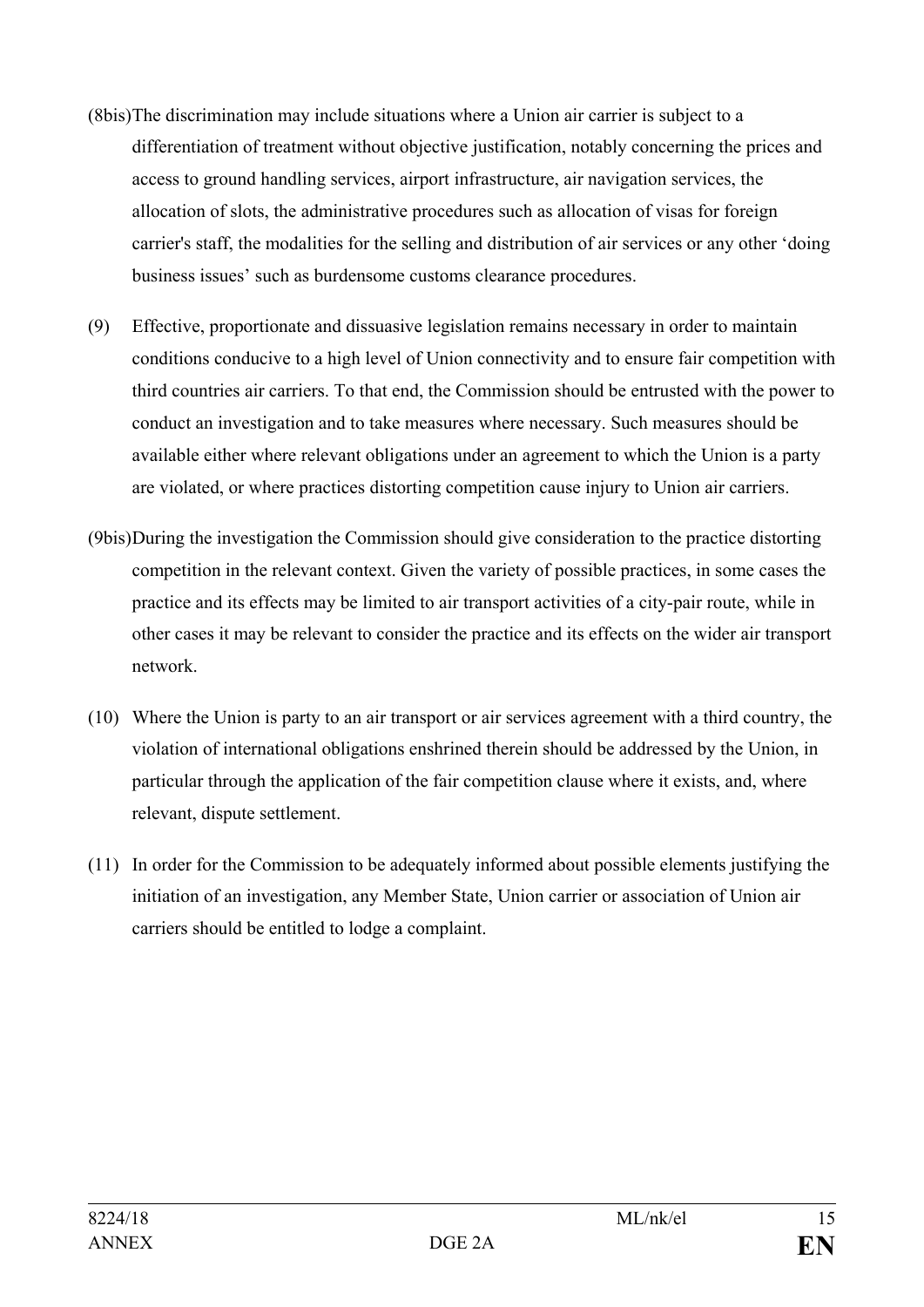- (12) It is important to ensure that the investigation can extend to the widest possible range of pertinent elements. To this effect, and subject to the consent of the third country and third country entity concerned, the Commission should be enabled to carry out investigations in third countries. For the same reasons and to the same end, Member States should be obliged to support the Commission to the best of their abilities. The Commission should conclude the investigation on the basis of best available evidence.
- (13) Where the investigation conducted by the Commission concerns operations covered by an air transport or air services agreement with a third country to which the Union is not a party, it should be ensured that the Commission acts in full knowledge of any proceedings intended or conducted by the Member State concerned under such agreement and pertaining to the situation subject to the Commission's investigation. Member States should therefore be obliged to keep the Commission informed accordingly. In that case, Member States should have the possibility to ask the Commission to suspend its investigation and address the practice distorting competition exclusively under the dispute settlement mechanisms contained in their air transport or air services agreements with a third country to which the Union is not a party.
- (14) It is necessary to lay down the conditions under which proceedings should be concluded, with or without the imposition of redressive measures.
- (15) Proceedings should not be initiated or should be concluded without redressive measures under this Regulation where the adoption of the latter would be against the Union interest, giving special consideration to their impact on other persons, notably consumers or undertakings in the Union, as well as on high levels of connectivity throughout the Union. When assessing the Union interest, special attention should be given to the situation of Member States who rely exclusively or significantly on air transport for their connectivity with the rest of the world and consistency with other Union policy areas should be ensured. Proceedings should also be concluded without measures where the requirements for such measures are not, or no longer met.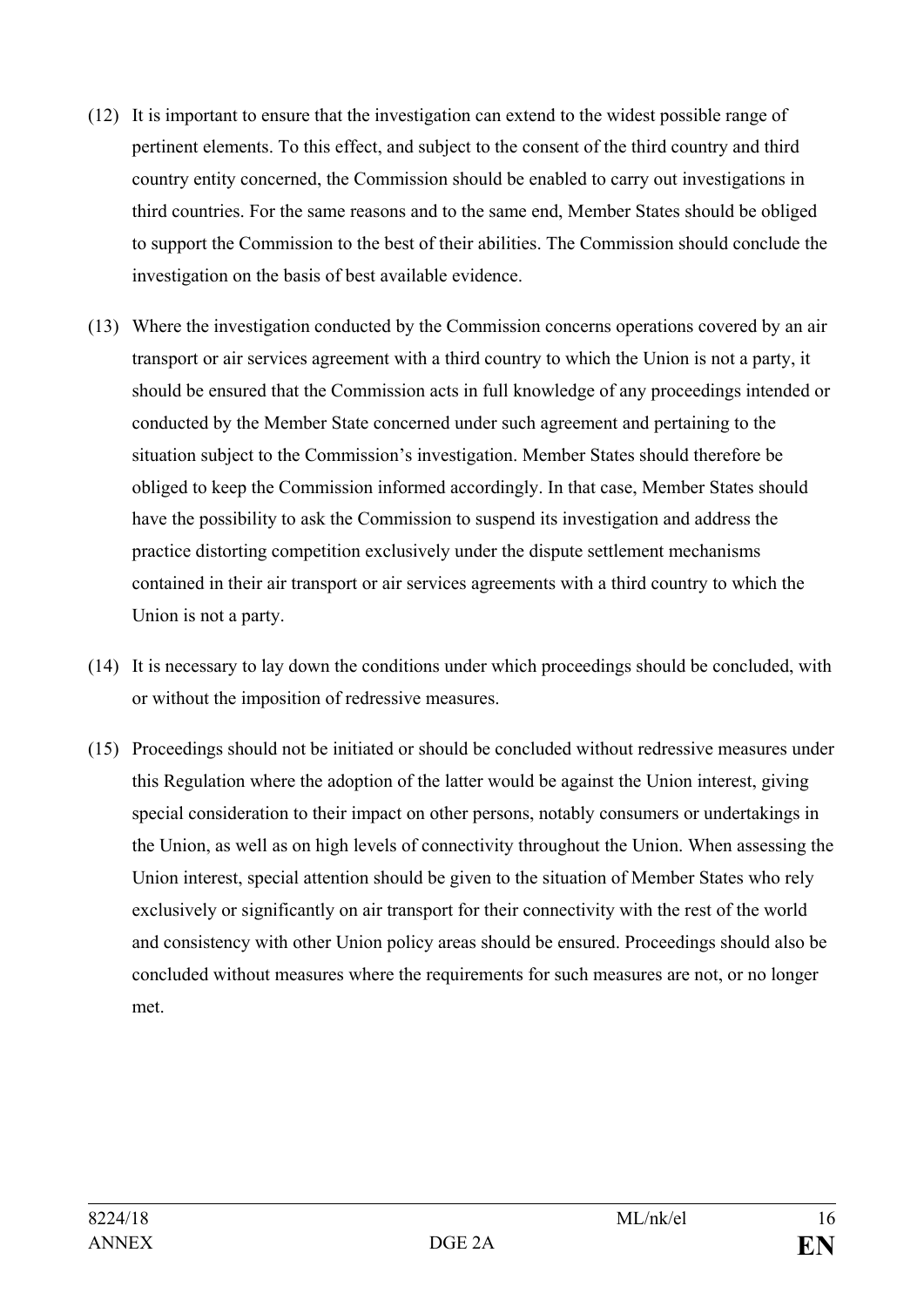$(16)$  [...].

- (17) Findings in respect of injury to the Union air carrier(s) concerned should reflect a realistic assessment of the situation and should therefore be based on all relevant factors, in particular pertaining to the situation of those carrier(s) and to the general situation of the affected air transport market.
- (18) For reasons of administrative efficiency and in view of a possible termination without measures, it should be possible to suspend the proceedings where the third country or third country entity concerned has taken decisive steps to eliminate the relevant practice distorting competition or the ensuing injury.
- (19) Redressive measures in respect of practices distorting competition are aimed at offsetting the injury that occurs due to those practices. They should therefore take the form of financial duties or of other measures which, representing a measurable pecuniary value, are capable of achieving the same effect. In order to comply with the principle of proportionality, measures of any kind should be confined to what is necessary to offset the injury identified.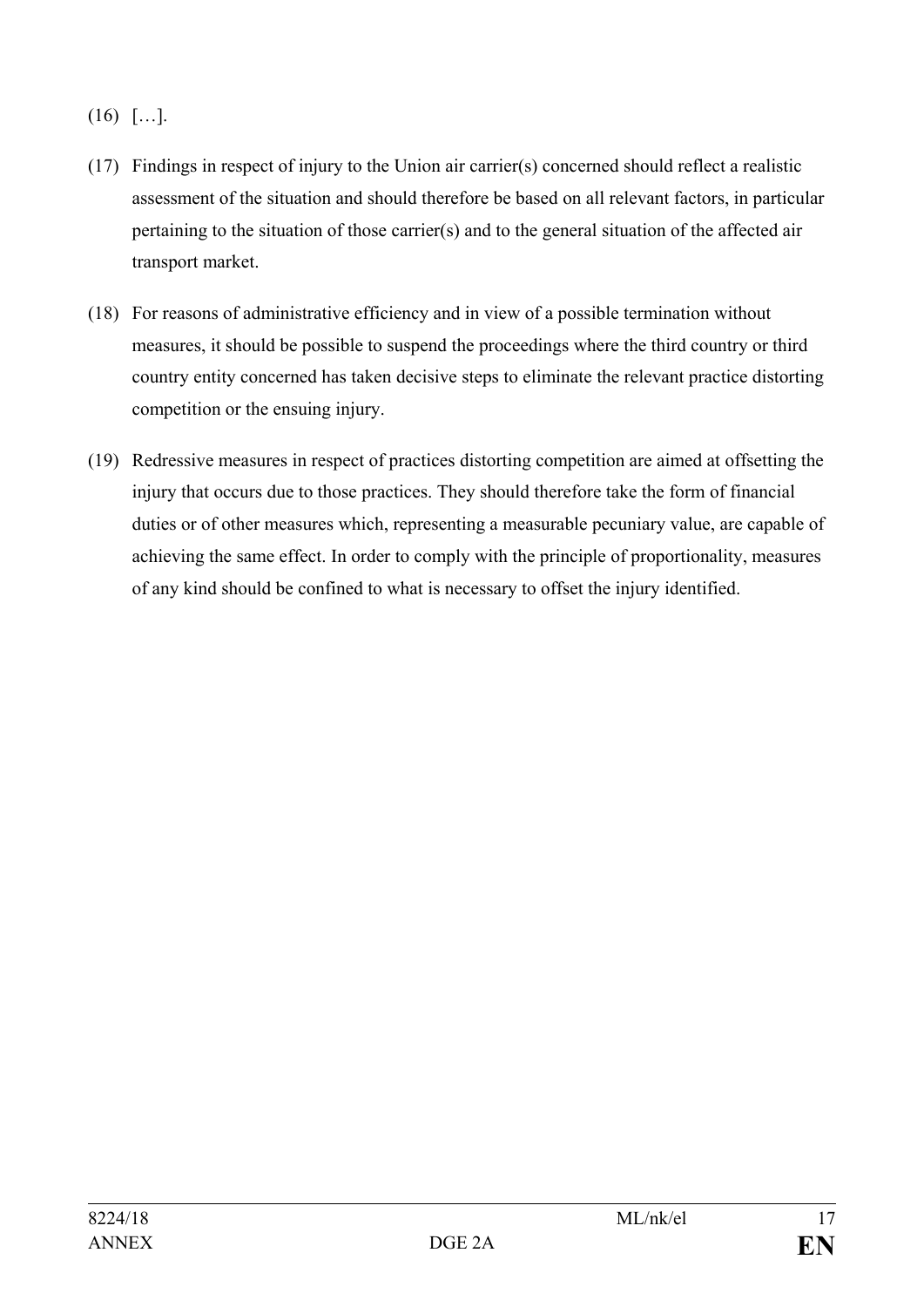(19a) Aviation remains to a large degree based on bilateral air transport agreements between Member States and third countries in which they grant each other traffic rights. For the present, the Union has not exercised the shared competence on traffic rights and where the Union and Member States have concluded a comprehensive air transport agreement with a third country, Member States may grant further traffic rights bilaterally beyond what is included in the agreement. An adoption of redressive measures might affect tenets of the bilateral aviation relationship between Member States and third countries, in particular where no comprehensive air transport agreement is in place. Conferral of implementing powers on the Council in this sensitive area should ensure a deeper involvement of Member States in the adoption of operational redressive measures and allow for the full consideration of potential negative effects on the bilateral relationship with third countries at Member State level. Furthermore, air connectivity and the availability of routes is primarily a public good and a well-established link exists between connectivity and economic performance in terms of jobs and growth. As such, connectivity is directly linked to the vital national interests of Member States and the economic performance of both local and national economies. The possible decrease in air connectivity which might be caused by the adoption of operational redressive measures against third country air operators in a case of unfair competition could affects the wider economic environment at regional and national level and the economic opportunities for local industries, businesses as well as consumers and citizens. This is not least the case in regions and Member States that are less well connected or where connections to other regions and Member States are particularly dependent on aviation. A conferral of the implementing power to adopt operational redressive measures on the Council should ensure a deeper involvement of the Member States in the adoption of redressive measures and allow for the full consideration of their impact at local and national level.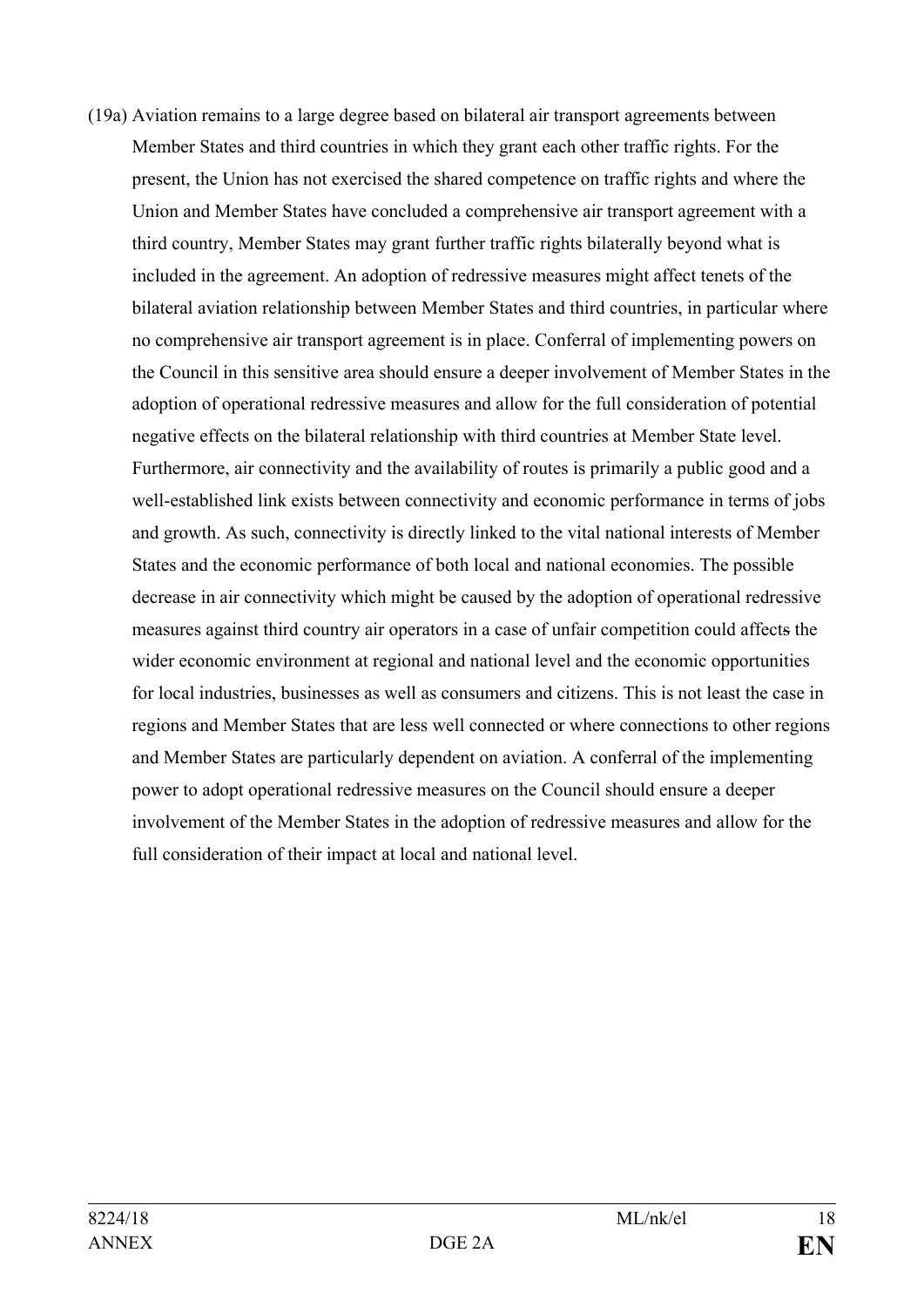- (20) In line with the same principle, redressive measures in respect of practices distorting competition should remain in force only as long as, and to the extent that, it is necessary in view of such practice and the ensuing injury. Consequently, a review should be provided for where circumstances so warrant.
- (21) Situations investigated under this Regulation and their potential impact on Member States may differ according to the circumstances. Redressive measures may therefore apply, according to the case, to one or more Member States or be limited to a specific geographical area.
- (22) In order to ensure uniform conditions for the implementation of this Regulation, implementing powers should be conferred on the Commission. Those powers should be exercised in accordance with Regulation (EU) No 182/2011 of the European Parliament and of the Council**[7](#page-18-0)**.
- (23) Since the objective of this Regulation, namely the efficient protection, equal for all Union carriers and based on uniform criteria and procedures, against injury to one or more Union air carriers caused by practices distorting competition, adopted by third countries or third country entities cannot be sufficiently achieved by the Member States, but can rather be better achieved at Union level, the Union may adopt measures, in accordance with the principle of subsidiarity as set out in Article 5 of the Treaty on the European Union. In accordance with the principle of proportionality, as set out in that Article, this Regulation does not go beyond what is necessary in order to achieve those objectives.
- (24) Since this Regulation replaces Regulation (EC) No 868/2004, that Regulation should therefore be repealed,

# HAVE ADOPTED THIS REGULATION:

<span id="page-18-0"></span>**<sup>7</sup>** Regulation (EU) No 182/2011 of the European Parliament and of the Council of 16 February 2011 laying down the rules and general principles concerning mechanisms for control by Member States of the Commission's exercise of implementing powers (OJ L 55, 28.2.2011, p. 13).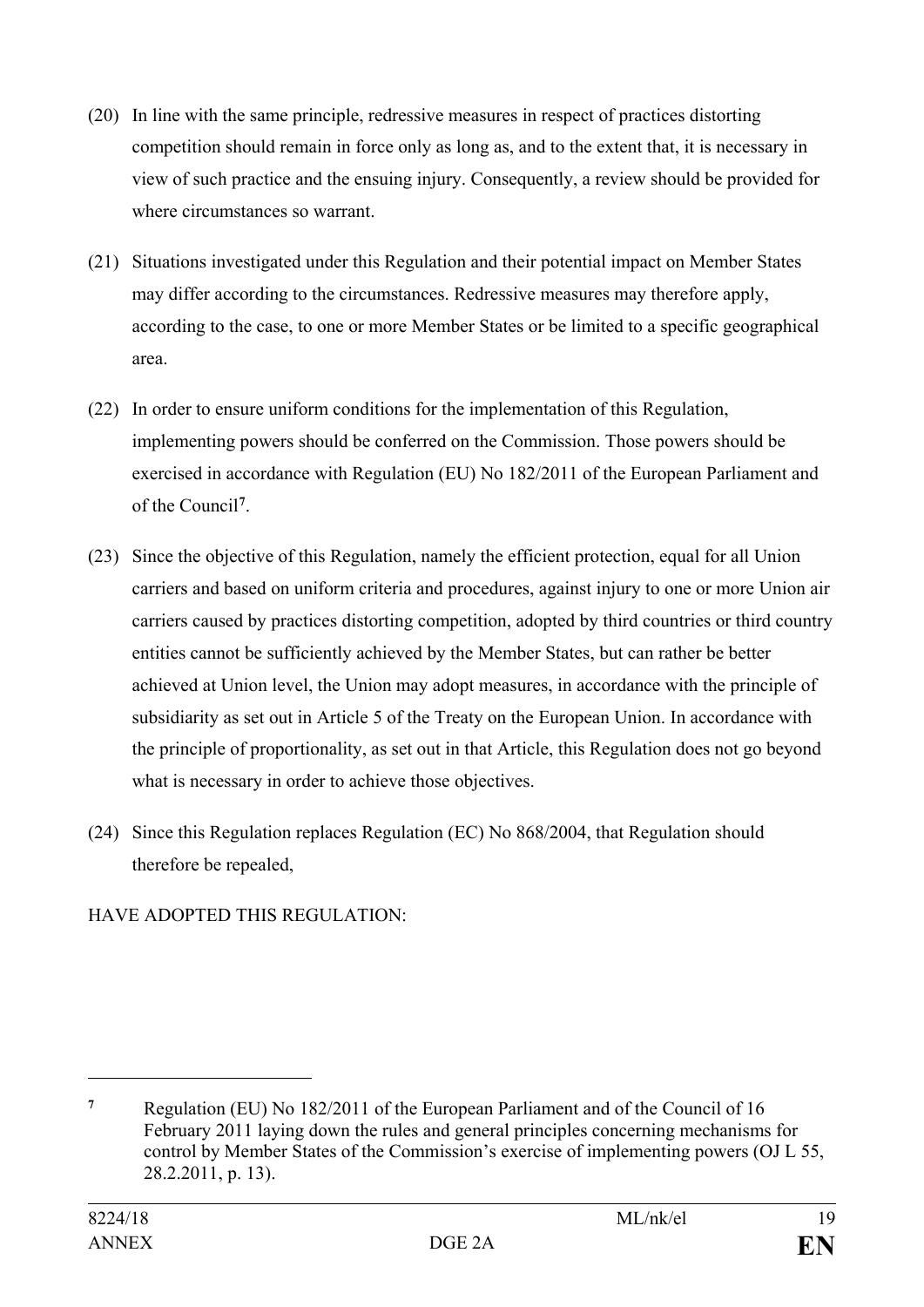# **CHAPTER I GENERAL PROVISIONS**

# *Article 1*

# *Subject matter*

- 1. This Regulation lays down rules on the conduct of investigations by the Commission relating to practices distorting competition between Union air carriers and third country air carriers and causing injury to Union air carriers.
- 1a. This Regulation also lays down rules on the adoption of redressive measures by the Council, where practices distorting competition between Union air carriers and third country air carriers have caused injury to Union air carriers.
- 2. […]
- 2a. This Regulation applies without prejudice to Article 12 of Regulation (EEC) No 95/93 and Article 20 of Directive 96/67/EC.

# *Article 2*

# **Definitions**

For the purposes of this Regulation:

(a) 'air carrier' means an air carrier as defined in Regulation (EC) No 1008/2008 of the European Parliament and of the Council**[8](#page-19-0)** ;

<span id="page-19-0"></span>**<sup>8</sup>** Regulation (EC) No 1008/2008 of the European Parliament and of the Council of 24 September 2008 on common rules for the operation of air services in the Community (OJ L 293, 31.10.2008, p.3).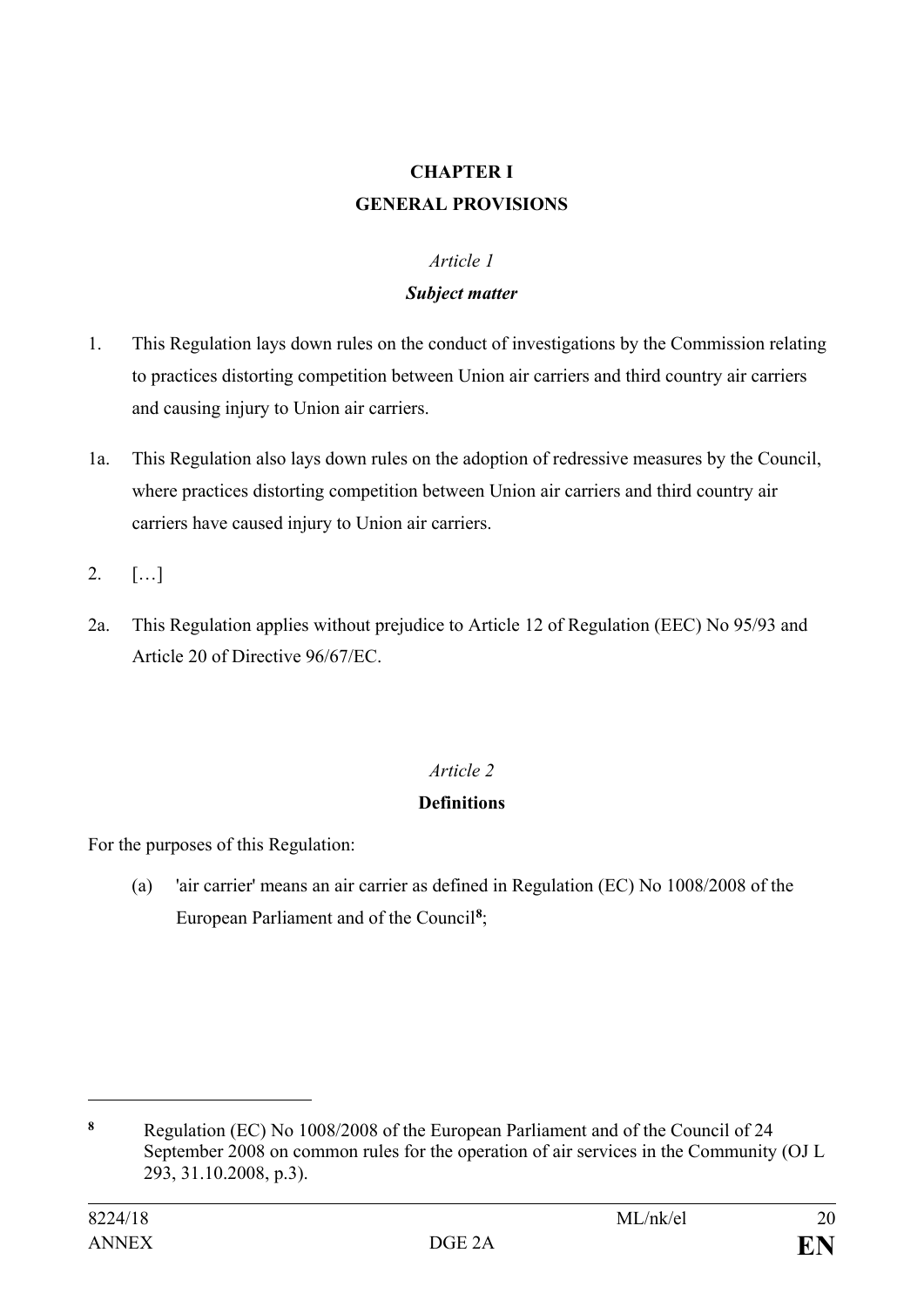- (b) 'air transport service' means a flight or a series of flights carrying passengers, cargo or mail for remuneration or hire;
- $(c)$  […];
- (d) 'interested party' means any natural or legal person or any official body, whether or not having its own legal personality, that is likely to have a significant interest in the result of proceedings;
- (e) 'third country entity' means any natural or legal person, whether profit-making or not, or any official body with or without own legal personality, which is under the jurisdiction of a third country, whether controlled by a third country government or not, and is directly or indirectly involved in air transport services or related services or in providing infrastructure or services used to provide air transport services or related services;
- (f) 'practices distorting competition' means discrimination and subsidies;
- (g) 'discrimination' means differentiation of any kind without objective justification in respect of the supply of goods or services, including public services, employed for the operation of air transport services, or in respect of their treatment by public authorities relevant to such services (including practices relating to air navigation or airport facilities and services, fuel, ground handling, security, computer reservation systems, slot allocation, charges, and the use of other facilities or services employed for the operation of air transport services);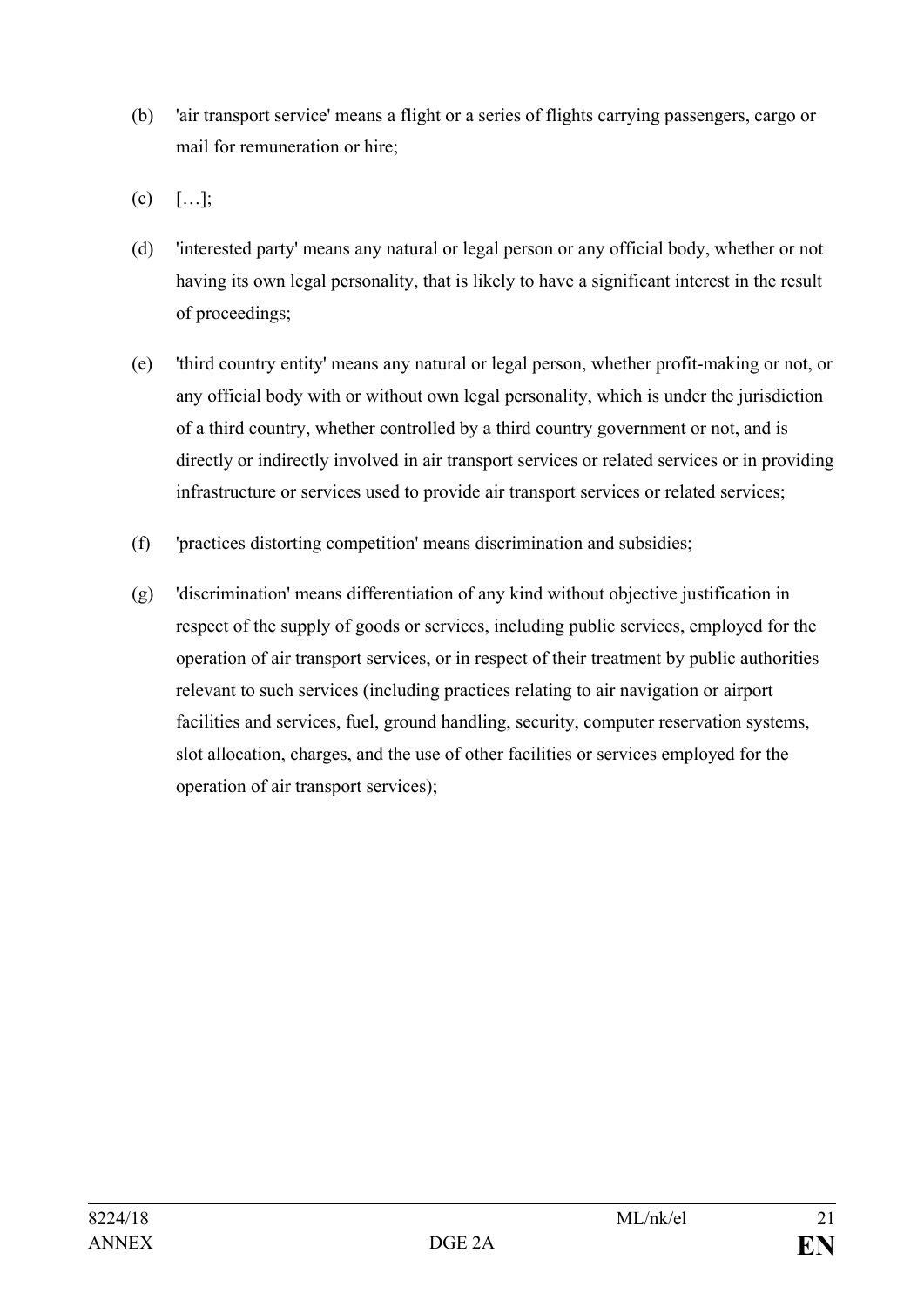- (h) 'subsidy' means a financial contribution:
	- (i) granted by a government or other public organisation of a third country in any of the following forms:
		- (1) a practice of a government or other public organisation involving a direct transfer of funds, potential direct transfer of funds or liabilities (such as grants, loans, equity infusion, loan guarantees, setting-off of operational losses, or compensation for financial burdens imposed by public authorities);
		- (2) revenue of a government or other public organisation that is otherwise due is foregone or not collected (such as preferential tax treatment or fiscal incentives such as tax credits);
		- (3) a government or other public organisation, including publicly controlled undertakings, provides goods or services, or purchases goods or services;
		- (4) a government or other public organisation makes payments to a funding mechanism or entrusts or directs a private body to carry out one or more of the type of functions referred to in points  $(1)$ ,  $(2)$  and  $(3)$  which would normally be vested in the government and, in practice, in no real sense differs from practices normally followed by governments;
	- (ii) conferring a benefit;
	- (iii) limited, in law or in fact, to an entity or industry or group of entities or industries within the jurisdiction of the granting authority;
- (i) 'Union air carrier' means an air carrier with a valid operating licence granted by a Member State in accordance with Regulation (EC) No 1008/2008.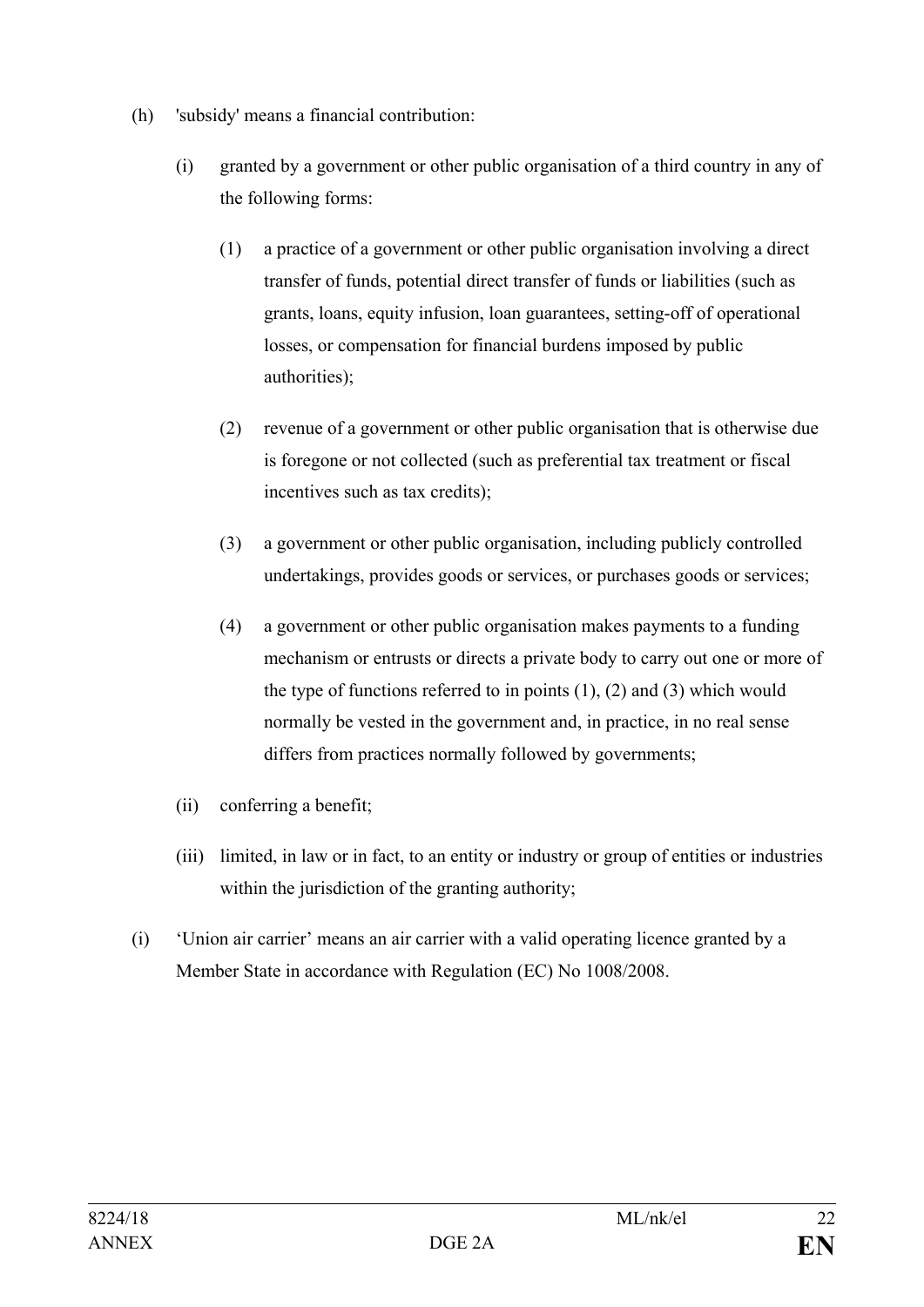(i bis)'Member State concerned' means

- a) the Member State which granted the operating licence to the Union air carrier(s) concerned pursuant to Regulation (EC) No 1008/2008;
- b) […];
- c) the Member State under whose air transport agreement, air services agreement or any agreement containing provisions on air transport services with the third country concerned, the Union air carrier (s) concerned operate(s);
- d)  $[\dots]$ .
- (i ter)'Union air carrier concerned' means the air carrier which is allegedly subject to an injury pursuant to Article 3(1)b.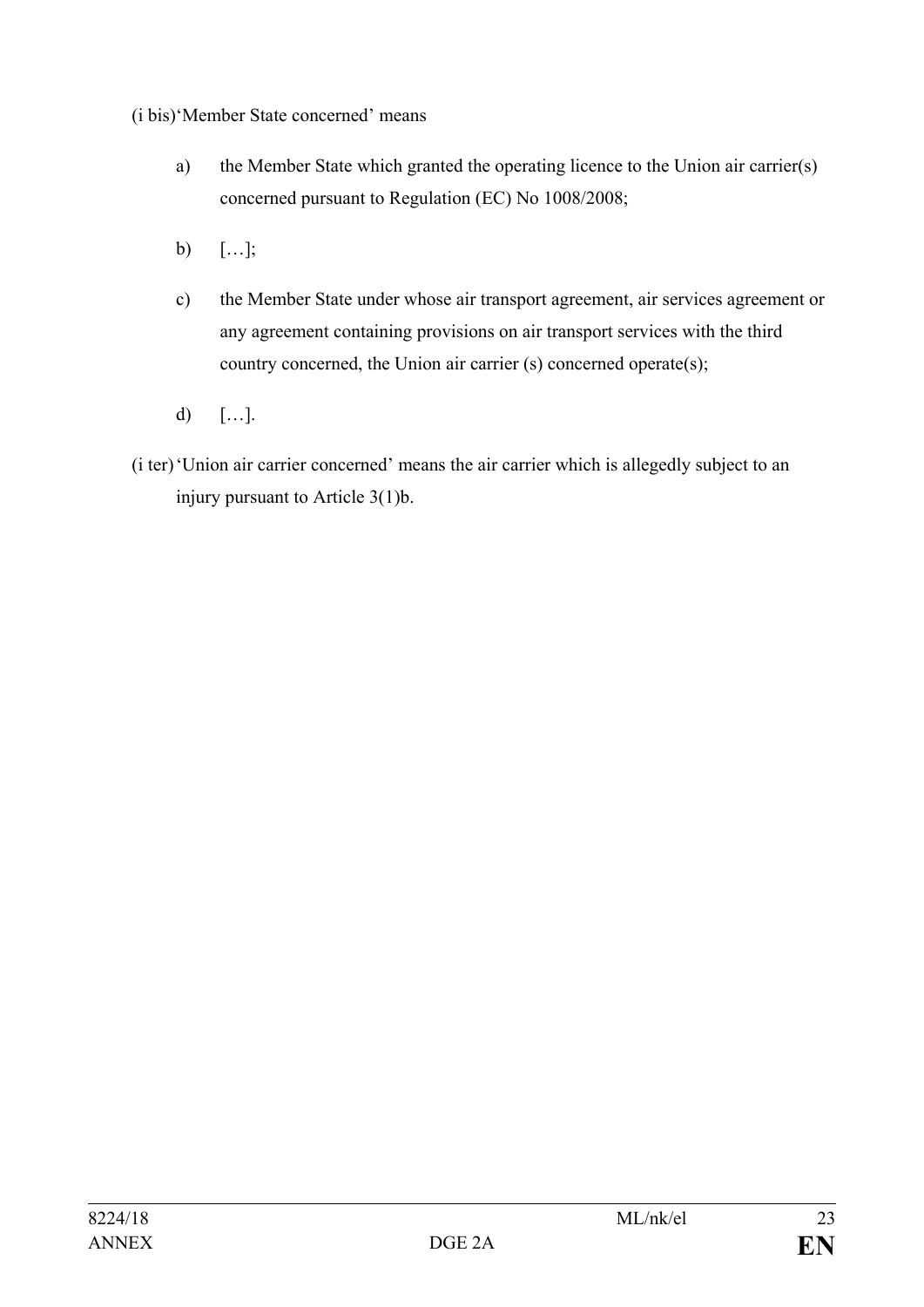### **CHAPTER II**

### **COMMON PROVISIONS REGARDING PROCEEDINGS**

### *Article 3*

### **Initiation of proceedings**

- 1. An investigation shall be initiated following a written complaint submitted by a Member State, a Union air carrier or an association of Union air carriers, or on the Commission's own initiative, if there is prima facie evidence of the existence of all the following circumstances:
	- (i) a practice distorting competition, adopted by a third country or a third country entity;
	- (ii) injury to one or more Union air carriers;
	- (iii) a causal link between the alleged practice and the alleged injury.
- 2. […]
- 2a. When receiving a complaint pursuant to paragraph 1, the Commission shall inform all Member States.
- 3. The Commission shall examine the accuracy and adequacy of the elements provided in the complaint or at the disposal of the Commission, in order to determine whether there is sufficient evidence to justify the initiation of an investigation in accordance with paragraph 1.
- 4. The Commission shall decide not to proceed to the initiation of an investigation where the adoption of measures in accordance with Article 13 would be against the Union interest or where the Commission considers that the facts put forward in the complaint neither raise a systemic issue, nor have a significant impact on one or more Union air carriers.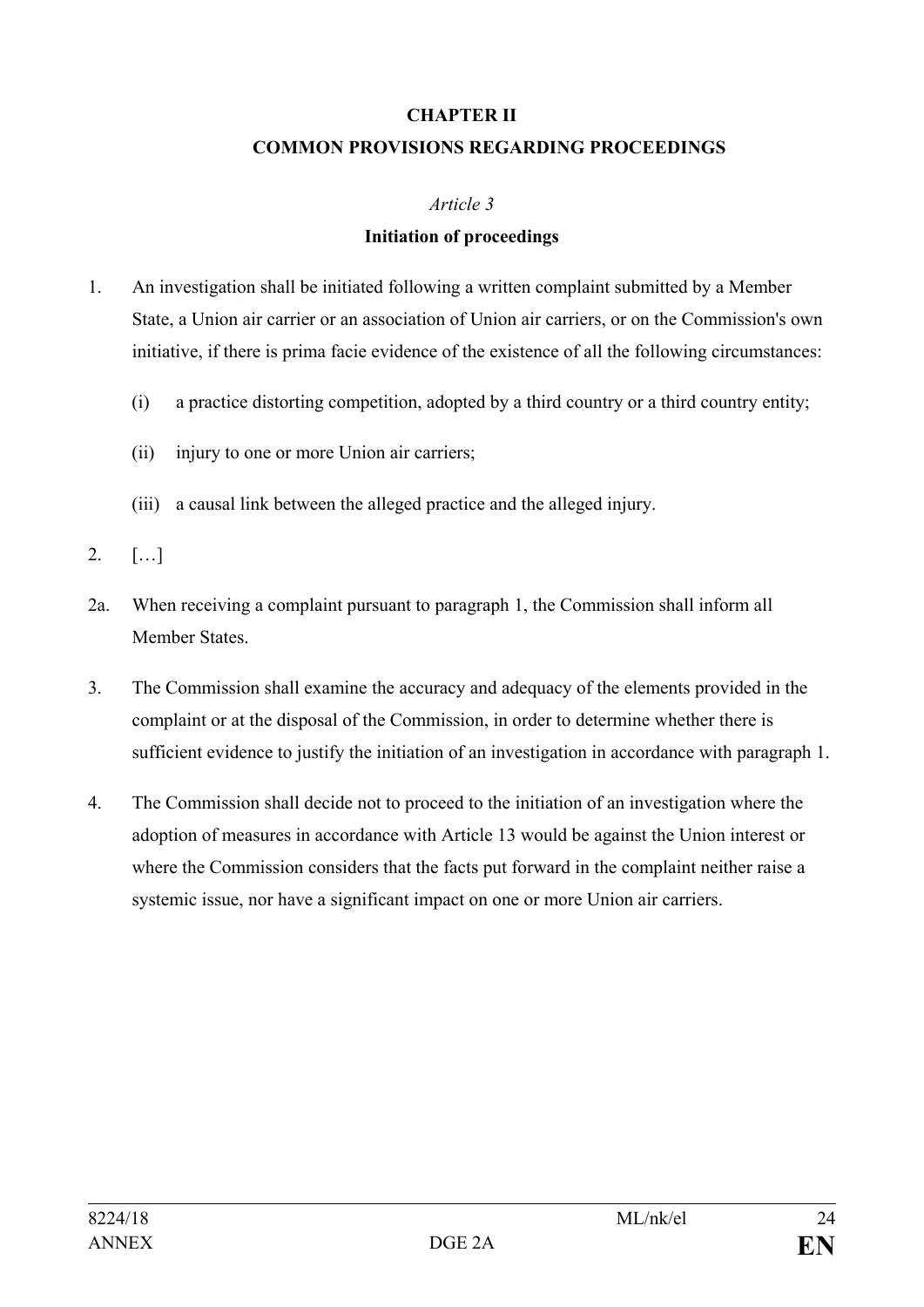- 5. Where the evidence presented is insufficient for the purposes of paragraph 1, the Commission shall inform the complainant about the insufficiency within 60 days of the date on which the complaint was lodged. The complainant shall be given 30 days to provide additional evidence. Where the complainant fails to do so within that time limit, the Commission may decide not to initiate the investigation.
- 6. The Commission shall decide on the initiation of an investigation in accordance with paragraph 1 within a maximum period of 6 months of the lodging of the complaint.
- 6a. The Commission shall inform the complainant and all Member States where it has decided not to initiate the investigation. This information shall contain the reasons for the decision thereof.
- 7. Subject to paragraph 4, when the Commission considers that there is sufficient evidence to justify initiating an investigation, the Commission shall take the following steps:
	- (a) initiate the proceedings and notify the Member States thereof;
	- (b) publish a notice in the *Official Journal of the European Union*; the notice shall announce the initiation of the investigation, indicate the scope of the investigation, the third country or third country entity who has allegedly been engaged in practices distorting competition and the alleged injury, the Union air carrier(s) concerned and state the period within which interested parties may make themselves known, present their views in writing, submit information or may apply to be heard by the Commission.
	- (c) officially notify the representatives of the third country and third country entity concerned of the initiation of the investigation;
	- (d) inform the complainant and the Committee provided for under Article 15 of the initiation of the investigation.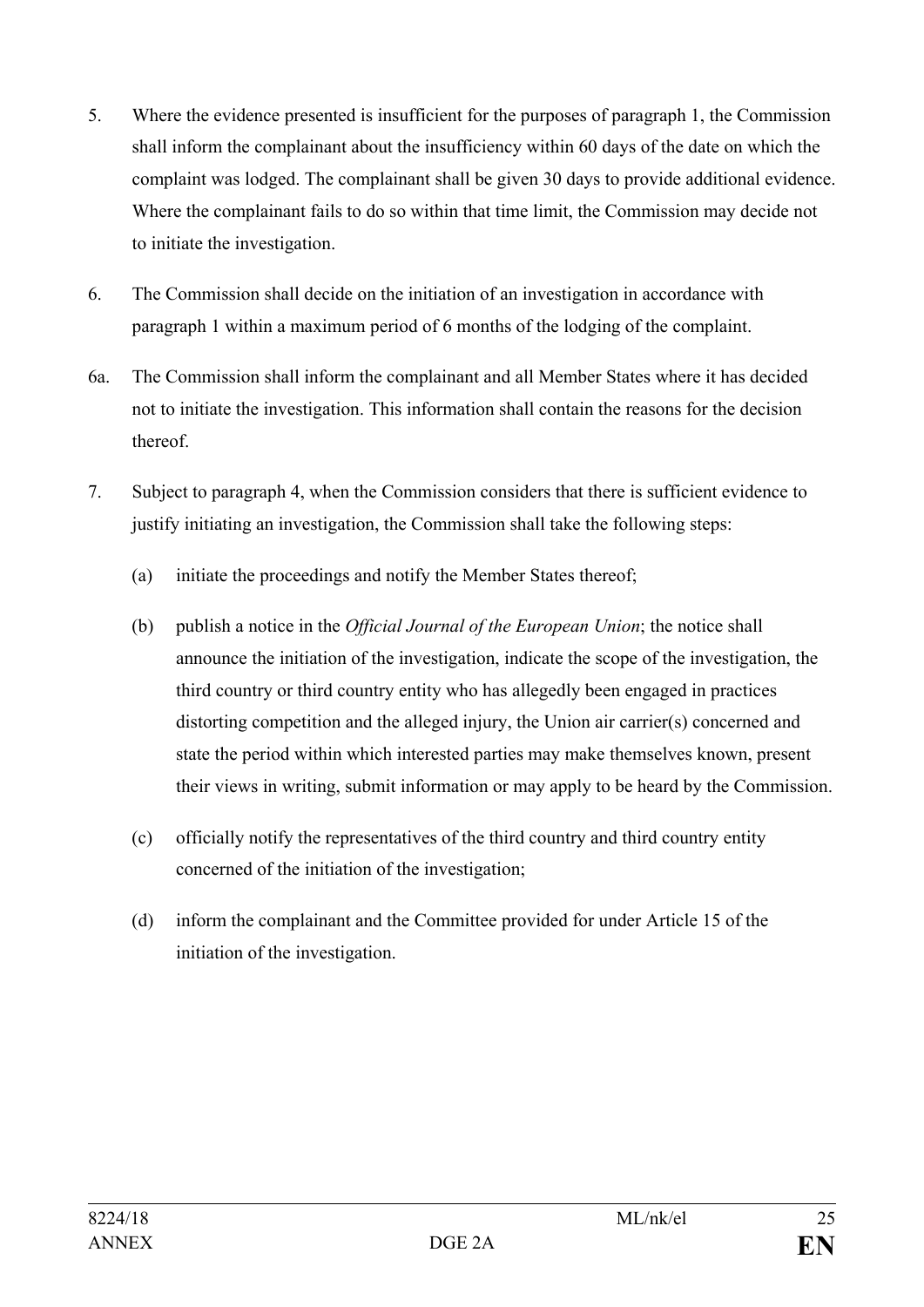8. Where the complaint is withdrawn prior to the initiation of the investigation, the complaint is considered not to have been lodged. This is without prejudice to the right of the Commission to proceed to the initiation of an investigation on its own initiative in accordance with paragraph 1.

## *Article 4*

## **The investigation**

- 1. Following the initiation of proceedings, the Commission shall begin an investigation.
- 2. The investigation shall aim to determine whether a practice distorting competition, adopted by a third country or a third country entity, has caused injury to the Union air carrier(s) concerned.
- 2.0 The Commission shall suspend the investigation, if the Commission decides that it will address the practice distorting competition exclusively under the procedure for dispute settlement applicable to the air transport or air services agreements to which the Union is a party or to any other agreement which contains provisions on the air transport services to which the Union is a party. The Commission shall notify the Member States of the suspension of the investigation. The Commission shall resume the investigation in any of the following cases:
	- a) the outcome of the dispute settlement procedure referred to in this paragraph was in favour of the Union and has not been enforced correctly and expeditiously by the third country;
	- b) the dispute settlement procedure has not been initiated within three months from the date of notification set out in paragraph 2.0;
	- c) the Commission comes to the conclusion that the practice distorting competition has not been eliminated within 12 months as from the date of suspension of the investigation.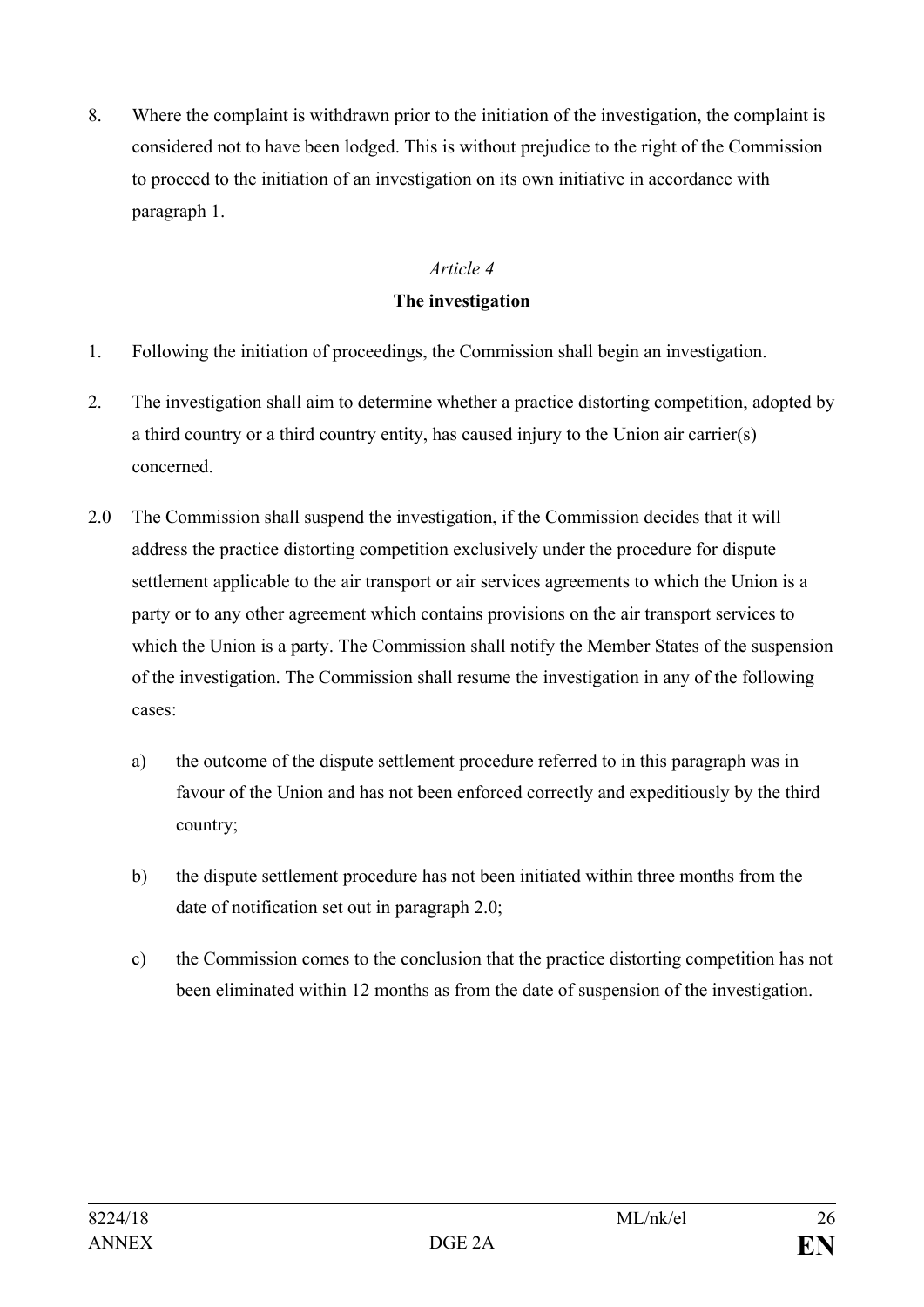2a. The Commission shall suspend the investigation, if all the Member State(s) concerned have notified the Commission, within 15 working days as from the date of the notification of the initiation of the investigation*,* of their intention to address the practice distorting competition exclusively under the procedure for dispute settlement applicable to the air transport, air services agreements or any other agreement which contains provisions on air transport services that they have concluded with the third country concerned.

The Commission shall resume the investigation in any of the following cases:

- a) the Member State(s) concerned notifies the Commission that the outcome of the dispute settlement procedure referred to in paragraph 2a has not been enforced correctly and expeditiously;
- b) the Member State(s) concerned has not initiated the dispute settlement procedure within 3 months from the date of the notification set out in paragraph 2a.
- c) the Member State(s) concerned asks the Commission to resume the investigation;
- d) the Commission comes to the conclusion that the practice distorting competition has not been eliminated within 12 months as from the date of the notification by the Member State(s) concerned referred to in paragraph 2a.
- 3. The Commission shall seek all the information it deems necessary to conduct the investigation and verify the accuracy of the information it has received or collected with the Union air carrier(s) concerned, or with the third country or third country entity concerned.
- 4. The Commission may request Member State(s) concerned to support it in the investigation. Upon request, Member States concerned shall take the necessary steps to support the Commission in the investigation by supplying relevant and available information.
- 5. If it appears necessary, the Commission may carry out investigations in the territory of the third country concerned, provided that the government of the third country concerned and the third country entity concerned have been officially notified and have given their consent.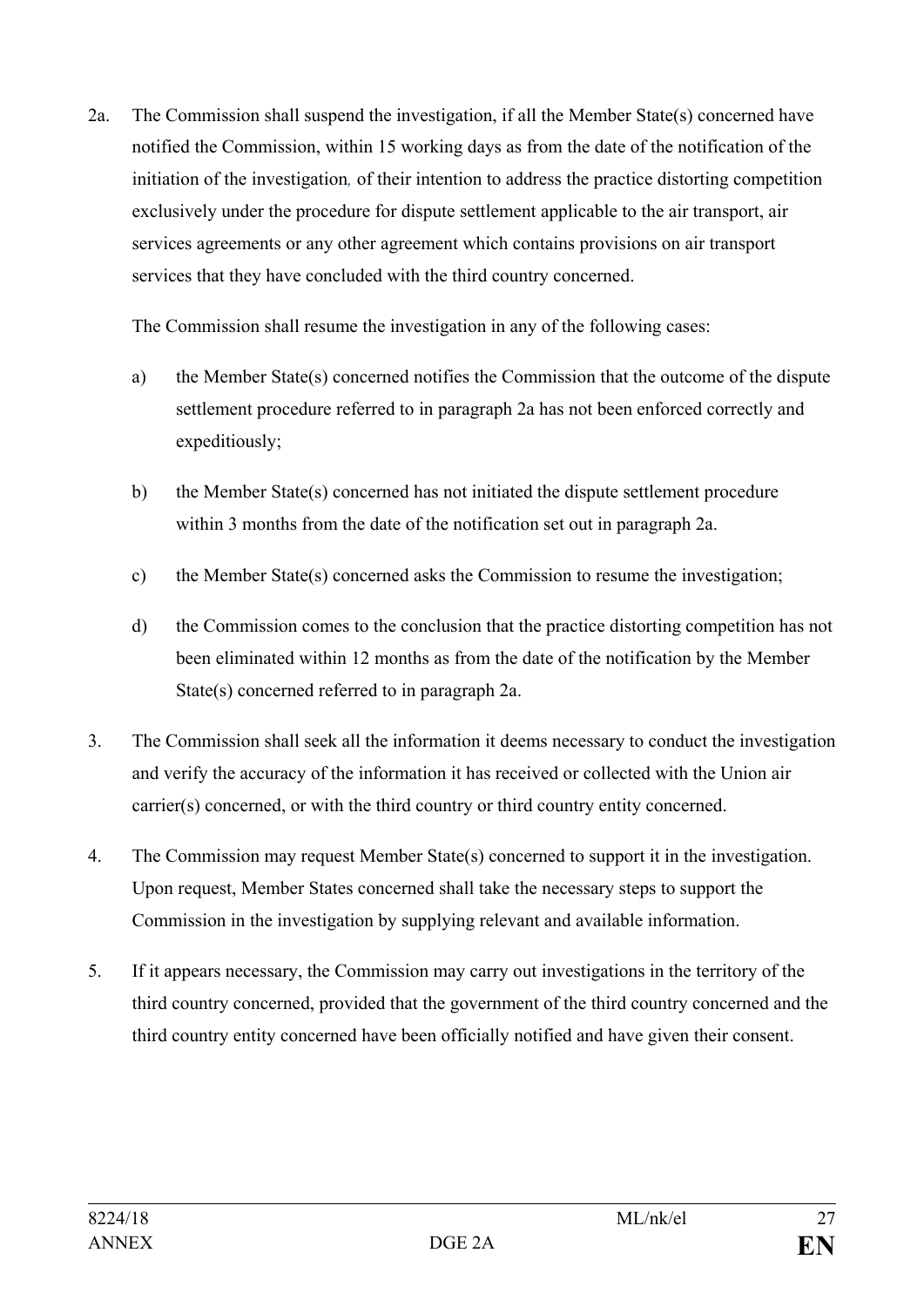- 6. Parties which have made themselves known within the time limits set out in the notice of initiation, shall be heard if they have made a request for a hearing showing that they are an interested party.
- 7. Complainants, interested parties, Member States and the representatives of the third country or third country entity concerned may consult all information made available to the Commission, except for internal documents that are for the use of the Commission and the administrations of the Union and of the Member States(s) concerned, provided that such information is not confidential within the meaning of Article 6 and provided that it has addressed a request in writing to the Commission.
- 7a. The Commission shall terminate the investigation without adopting redressive measures in accordance with Article 12, where it comes to the conclusion that the practice distorting competition has been eliminated.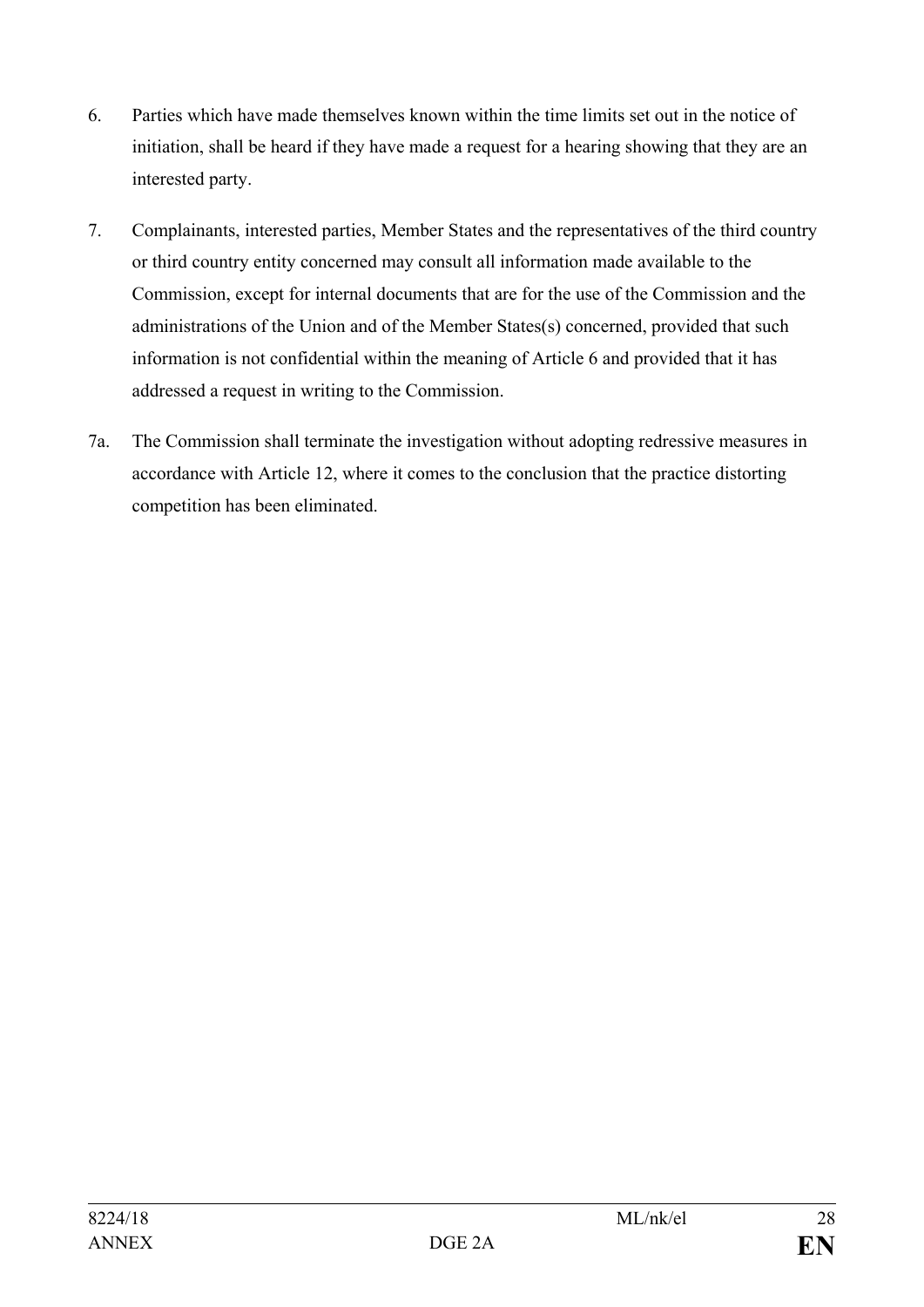### *Article 4 bis*

### **Union Interest**

- 1. A determination as to whether the Union´s interest calls for intervention shall be based on an appreciation of all the various interests that are relevant in the particular situation and taken as a whole, prioritising the interests of consumers and connectivity. In such an examination, the need to eliminate the practices distorting competition shall be given special consideration.
- 2. The Union's interest shall be assessed by the Commission on the basis of a questionnaire sent out to the interested parties, and on an economic analysis by the Commission. The assessment shall take into consideration notably the factors set out in Article 11(1). A determination pursuant to this Article in application of Articles 12 shall only be made where interested parties have been given the opportunity to make their views known pursuant to Article 4(6).
- 3. In determining the Union interest, the Commission shall examine the information provided by the interested parties which have made themselves known, presented their views in writing on the basis of the questionnaire referred to in paragraph 2, submitted information, or applied to be heard by the Commission in accordance with Article 3(7b).
- 4. The interested parties referred to in paragraph 3 may request that the fact and considerations on which decisions are likely to be taken be made available to them. Such information shall be made available to the extent possible and in accordance with Article 6, and without prejudice to any subsequent decision taken by the Commission.
- 5. Information shall be taken into account only where it is supported by actual evidence which substantiates its validity.
- 6. The economic analysis referred to in paragraph 2 shall be transmitted to the Council for information.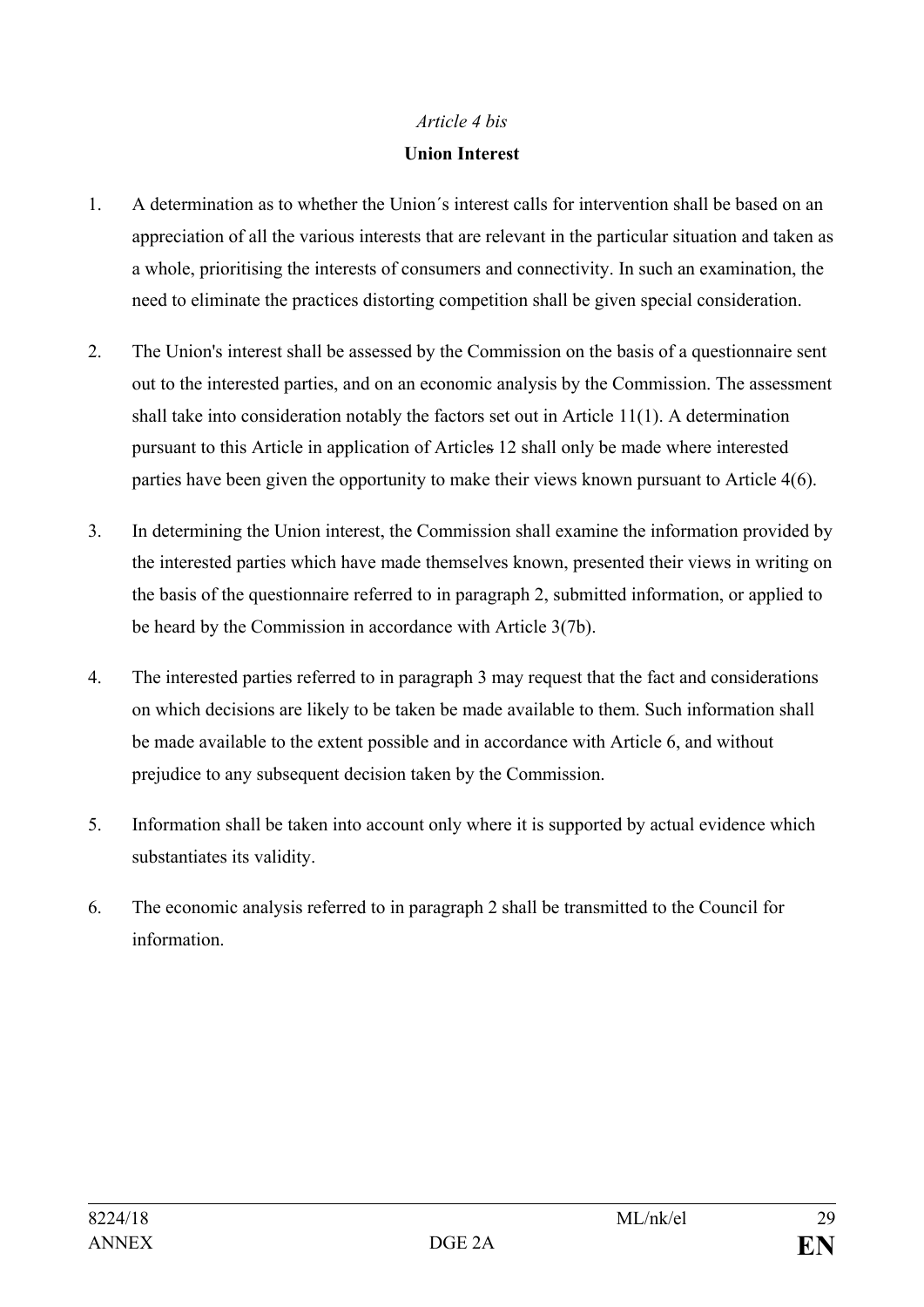# **Cooperation with the Member States**

- 1. […]
- 2. Where the Member State concerned intends to resort to procedures for dispute settlement provided in an air transport or air services agreement with the third country concerned and has not notified the Commission of its intention to resort to it exclusively in accordance with Article 4(2a), that Member State shall inform the Commission without undue delay of its intention.
- 3. The Member State concerned referred to in paragraph 2 shall also inform the Commission of all relevant meetings scheduled in the framework of the air transport or air services agreement or any provision on air transport services included in any other agreement with the third country concerned to discuss the issue covered by the investigation. The Member State concerned shall provide the Commission with the agenda and all relevant information permitting an understanding of the topics to be discussed at those meetings.
- 4. The Member State concerned shall keep the Commission informed of the conduct of any procedure as referred to in paragraph 2 and may, where appropriate, invite the Commission to attend those procedures. The Commission may request further information from the Member State concerned.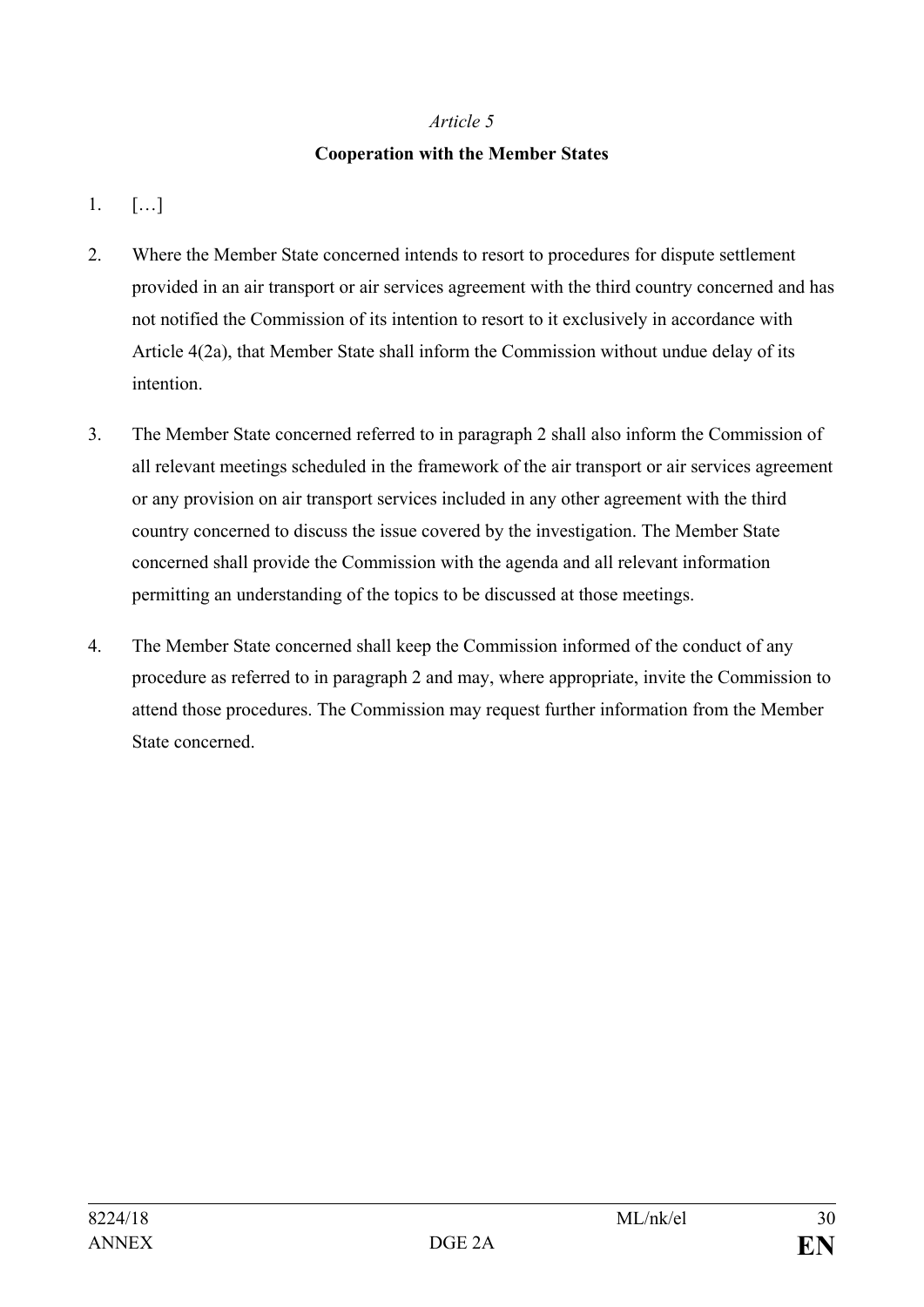## **Confidentiality**

- 1. Any information which is by nature confidential, including but not limited to information the disclosure of which would be of significant competitive advantage to a competitor or would have a significantly adverse effect upon a person supplying the information or upon a person from whom the person supplying the information has acquired the information, or which is provided on a confidential basis by parties to an investigation shall, if good cause is shown, be treated as such by the Commission.
- 2. Interested parties providing confidential information shall be required to provide nonconfidential summaries thereof. Those summaries shall be in sufficient detail to permit a reasonable understanding of the substance of the information submitted in confidence. In exceptional circumstances, the interested parties may indicate that the confidential information cannot be summarised. In such exceptional circumstances, a statement of the reasons why summarisation is not possible shall be provided.
- 3. Information received pursuant to this Regulation shall be used only for the purpose for which it was requested. This provision shall not preclude the use of information received in the context of one investigation for the purpose of initiating another investigation in accordance with this Regulation.
- 4. The Commission and the Member States, including the officials of either, shall not reveal any information of a confidential nature received pursuant to this Regulation, or any information provided on a confidential basis by a party to an investigation, without specific permission from the party submitting such information. Exchanges of information between the Commission and Member States, or any internal document prepared by the authorities of the Union or the Member States, shall not be divulged except where specifically provided for in this Regulation.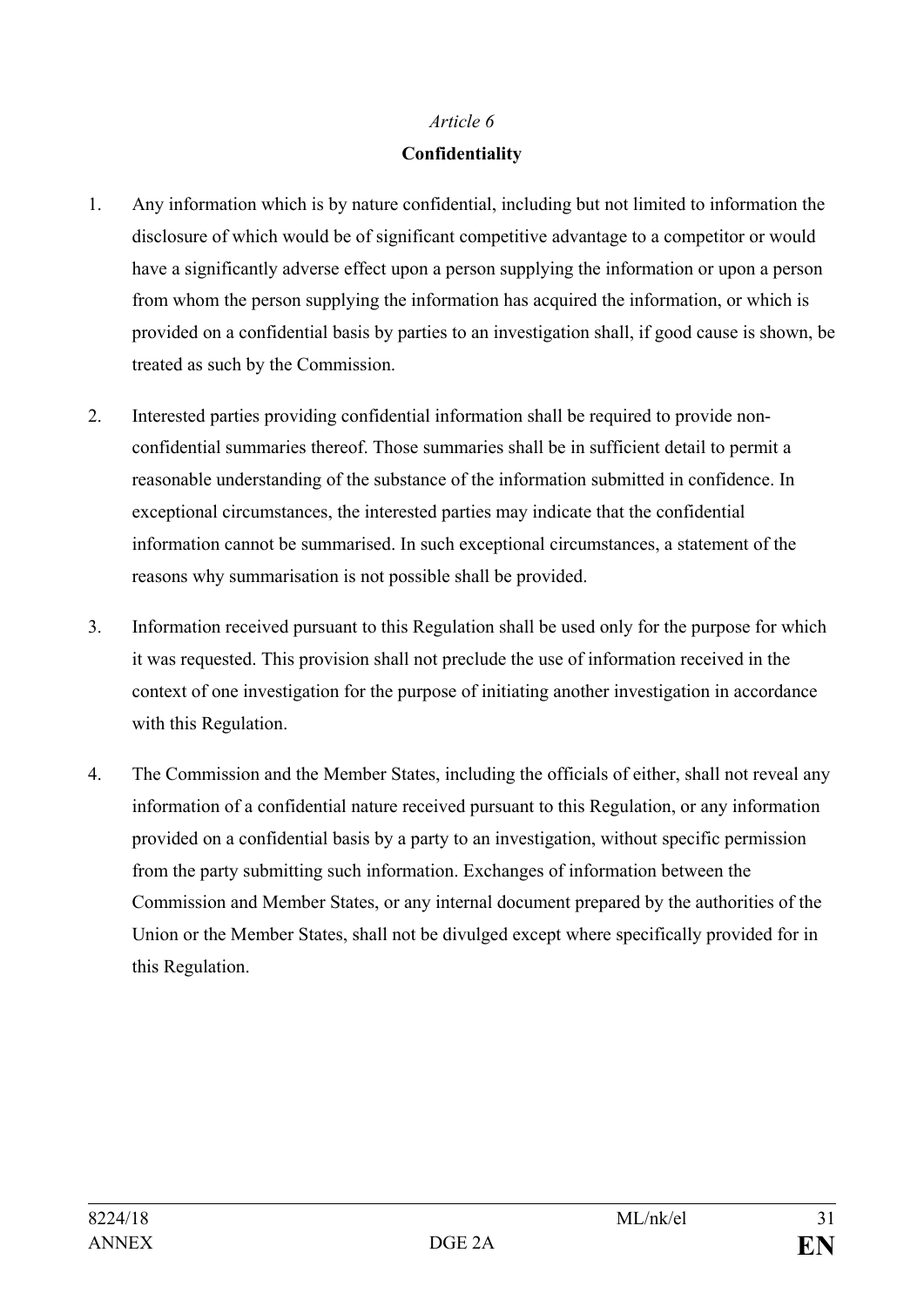- 5. Where it appears that a request for confidentiality is not warranted and if the supplier is unwilling either to make the information public or to authorise its disclosure in generalised or summary form, the information concerned may be disregarded.
- 6. This Article shall not preclude the disclosure of general information by the Union authorities and in particular the disclosure of the reasons on which decisions taken pursuant to this Regulation are based or the disclosure of the evidence relied on by the Union authorities in so far as is necessary to explain those reasons in court proceedings. Such disclosure shall take into account the legitimate interest of the parties concerned that their business or government secrets shall not be divulged.
- 6a. Member States shall take the necessary measures to ensure appropriate confidentiality of the information relevant to the application of this Regulation.

### **Non-cooperation**

1. In cases in which any interested party, a third country or a third country entity concerned refuses access to, or otherwise does not provide the necessary information within the time limits provided for in this Regulation, or significantly impedes the investigation, provisional or final findings, affirmative or negative, may be made on the basis of the facts available.

Where it is found that any interested party, a third country or a third country entity has supplied false or misleading information, that information shall be disregarded.

2. Where the information submitted by an interested party, a third country or a third country entity concerned is not ideal in all respects, it shall nevertheless not be disregarded, provided that any deficiencies are not such as to cause undue difficulty in arriving at a reasonably accurate finding and that the information is appropriately submitted in good time and is verifiable, and that the party has acted to the best of its ability.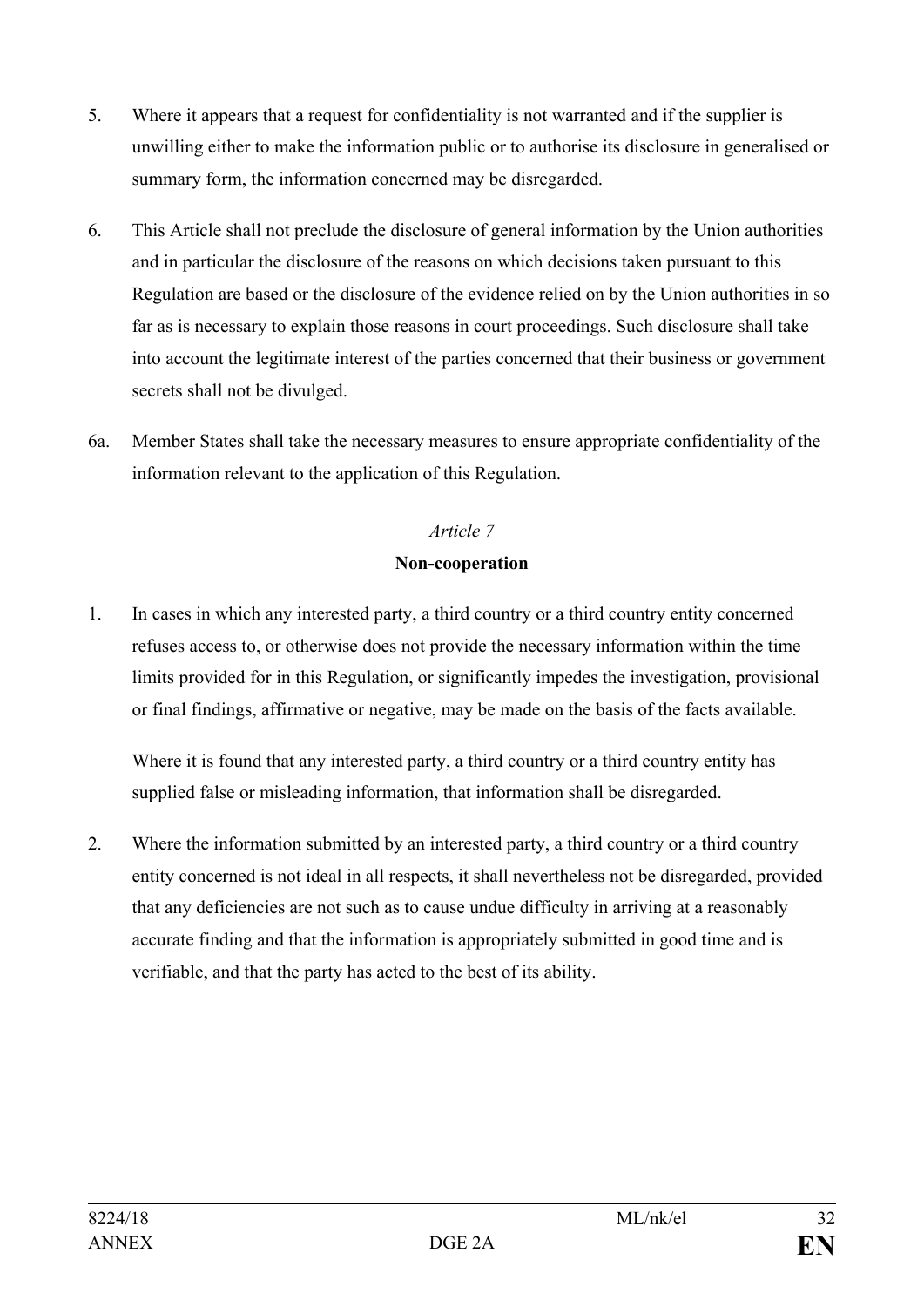- 3. If evidence or information is not accepted, the supplying party shall be informed forthwith of the reasons thereof and shall be granted an opportunity to provide further explanations within the specified time limit. If the explanations are considered unsatisfactory, the reasons for rejection of such evidence or information shall be disclosed and given in published findings.
- 4. […]

# **Disclosure**

- 1. The third country, the third country entity and the third country air carrier concerned, as well as the complainant, the interested parties, Member States and the Union air carrier(s) concerned shall receive disclosure of the essential facts and considerations on the basis of which it is intended to adopt redressive measures, or to terminate proceedings without adopting redressive measures, no later than one month before the Committee referred to in Article 15 is convened in accordance with Articles 12(2) or 13(1), or one month before the Commission transmits its proposal referred to in Article 13(1a) to the Council.
- 2. Disclosure shall not prejudice any subsequent decision which may be taken by the Commission. Where the Commission intends to base such a decision on any additional or different facts and arguments they shall be disclosed as soon as possible.
- 3. Additional information provided after disclosure shall be taken into consideration only if received within a period to be set by the Commission in each case, which shall be at least 14 days, due consideration being given to the urgency of the matter. A shorter period may be set whenever an additional final disclosure has to be made.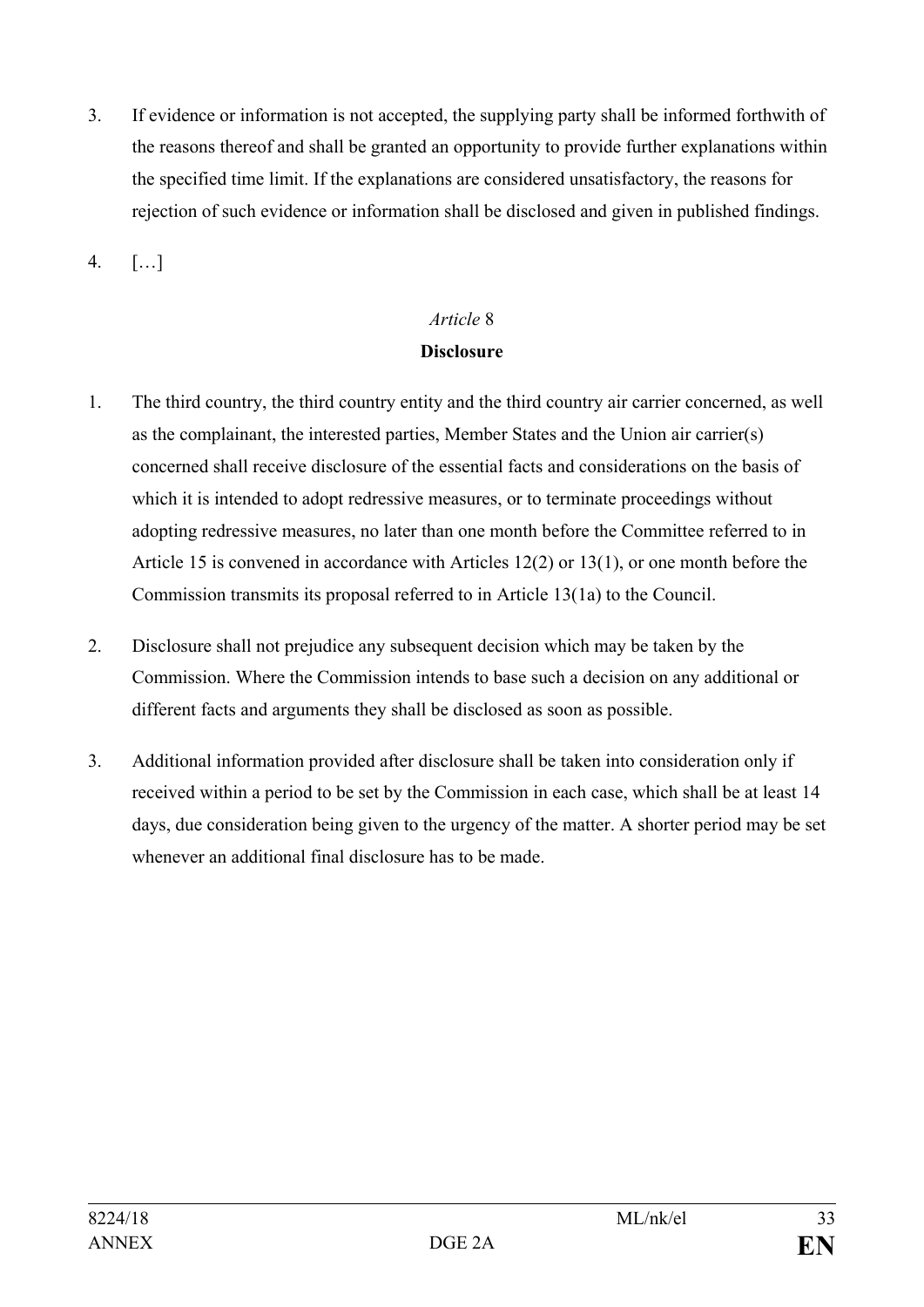## **Duration of proceedings and suspension**

- 1. […].
- 1a. The proceedings shall be concluded within a maximum of eighteen months. The period necessary for the proceedings may be prolonged in duly justified cases. In case of a suspension of the investigation as set out in Article 4(2.0) and 4(2a), that period of suspension shall not be counted within the duration of the proceedings.
- 2. […]
- 3. The Commission shall suspend the proceedings where the third country or the third country entity concerned has taken decisive steps to eliminate:
	- $(a)$   $[\ldots]$ ;
	- (b) the practice distorting competition or the injury to the Union air carrier(s) concerned.
- 4. If the practice distorting competition, or the injury to the Union air carrier(s) concerned has not been eliminated following a reasonable period of time, the Commission may resume the proceedings.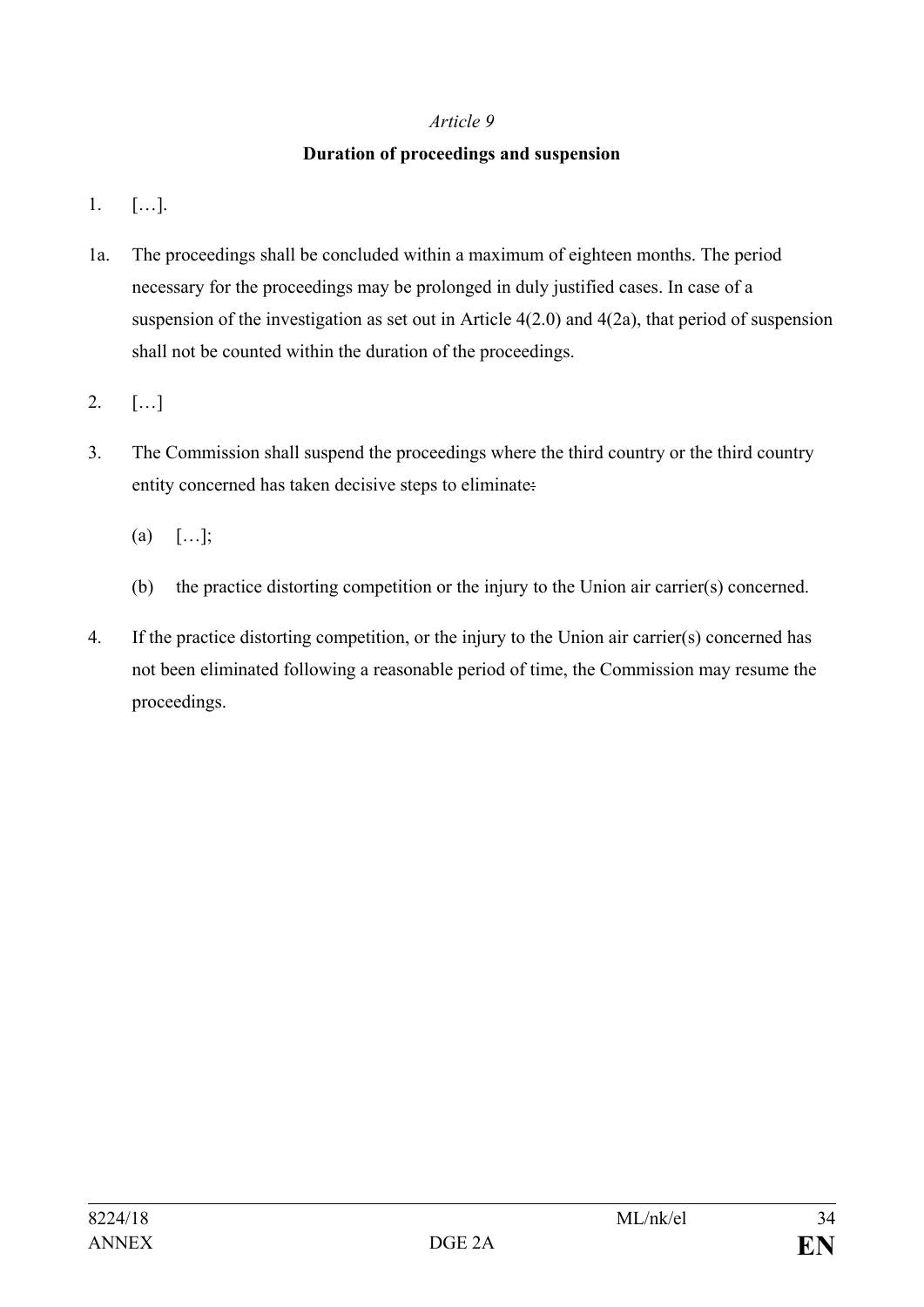#### **CHAPTER III**

## **VIOLATION OF APPLICABLE INTERNATIONAL OBLIGATIONS**

#### *Article 10*

### **Conclusion of proceedings**

[…]

# **CHAPTER IV PRACTICES DISTORTING COMPETITION**

#### *Article 11*

### **Determination of injury**

- 1. A finding of injury for the purposes of this Chapter shall be based on evidence and shall take account of the relevant factors, in particular:
	- (a) the situation of the Union air carrier(s) concerned, notably in terms of aspects such as frequency of services, utilisation of capacity, network effect, sales, market share, profits, return on capital, investment and employment;
	- (b) the general situation on the affected air transport services market(s), notably in terms of level of fares or rates, capacity and frequency of air transport services or use of the network.

Where the injury to the Union air carrier(s) concerned is caused by factors other than the practice distorting competition, they shall not be attributed to the practice under scrutiny and shall be disregarded.

2. […]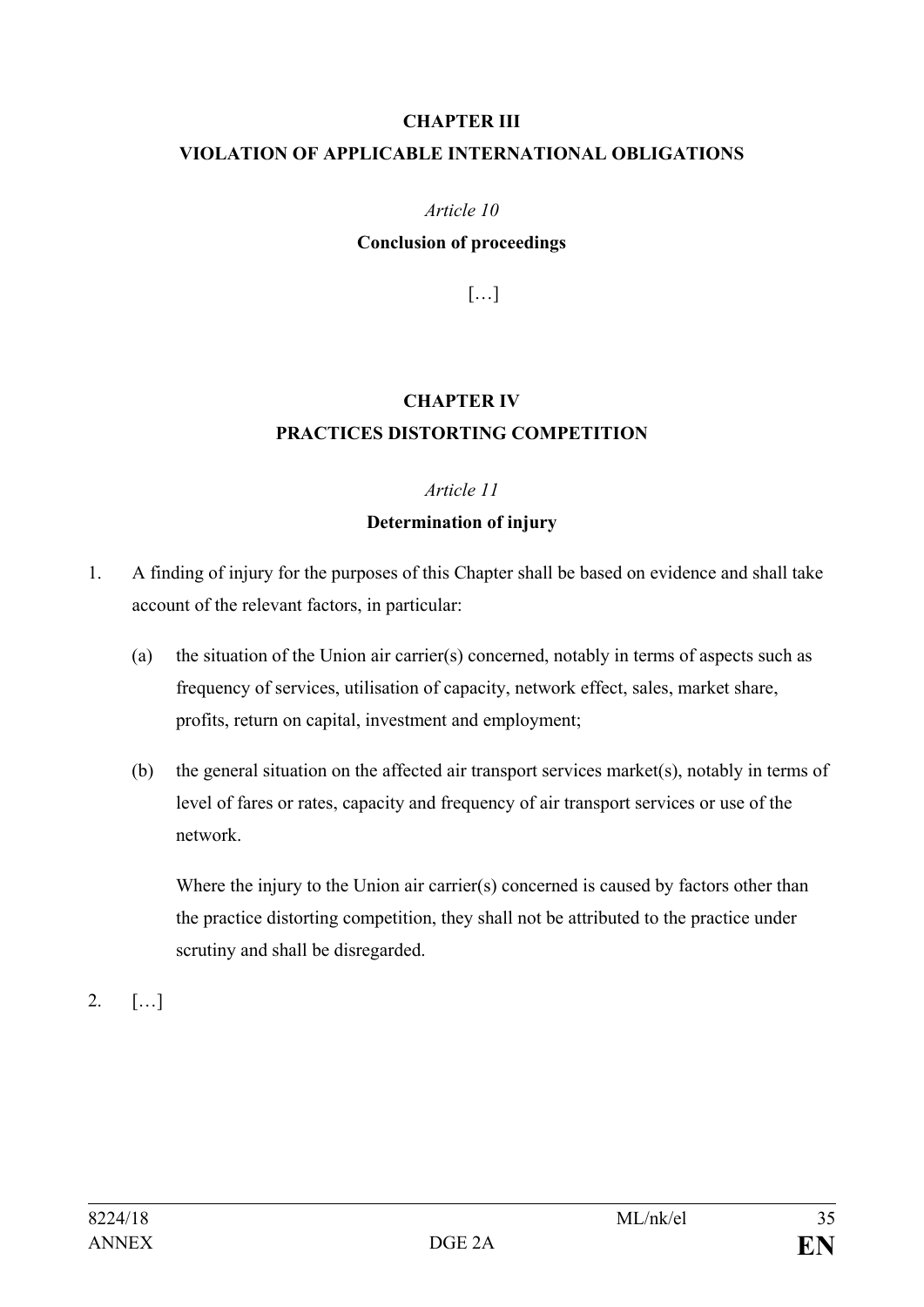- 3. The Commission shall select an investigation period during which the injury has allegedly taken place and analyse the relevant evidence over that period.
- 4. […]

# **Termination of proceedings without redressive measures**

- 1. Unless the Commission continues the investigation on its own initiative, the Commission shall terminate the investigation without redressive measures being adopted where the complaint is withdrawn.
- 2. The Commission shall, by means of implementing acts, terminate the investigation conducted in accordance with Article 4 without redressive measures being adopted where:
	- (a) the Commission concludes that either of the following is not established:
		- (i) the existence of a practice distorting competition, adopted by a third country or a third country entity;
		- (ii) the existence of injury to the Union air carrier(s) concerned;
		- (iii) the existence of a causal link between the injury and the practice considered;
	- (b) the Commission concludes that adopting redressive measures in accordance with Article 13 would be against Union interest;
	- (c) the third country or third country entity concerned has eliminated the practice distorting competition;
	- (d) the third country or third country entity concerned has eliminated the injury to the Union air carrier(s) concerned.

Those implementing acts shall be adopted in accordance with the examination procedure referred to in Article 15(2).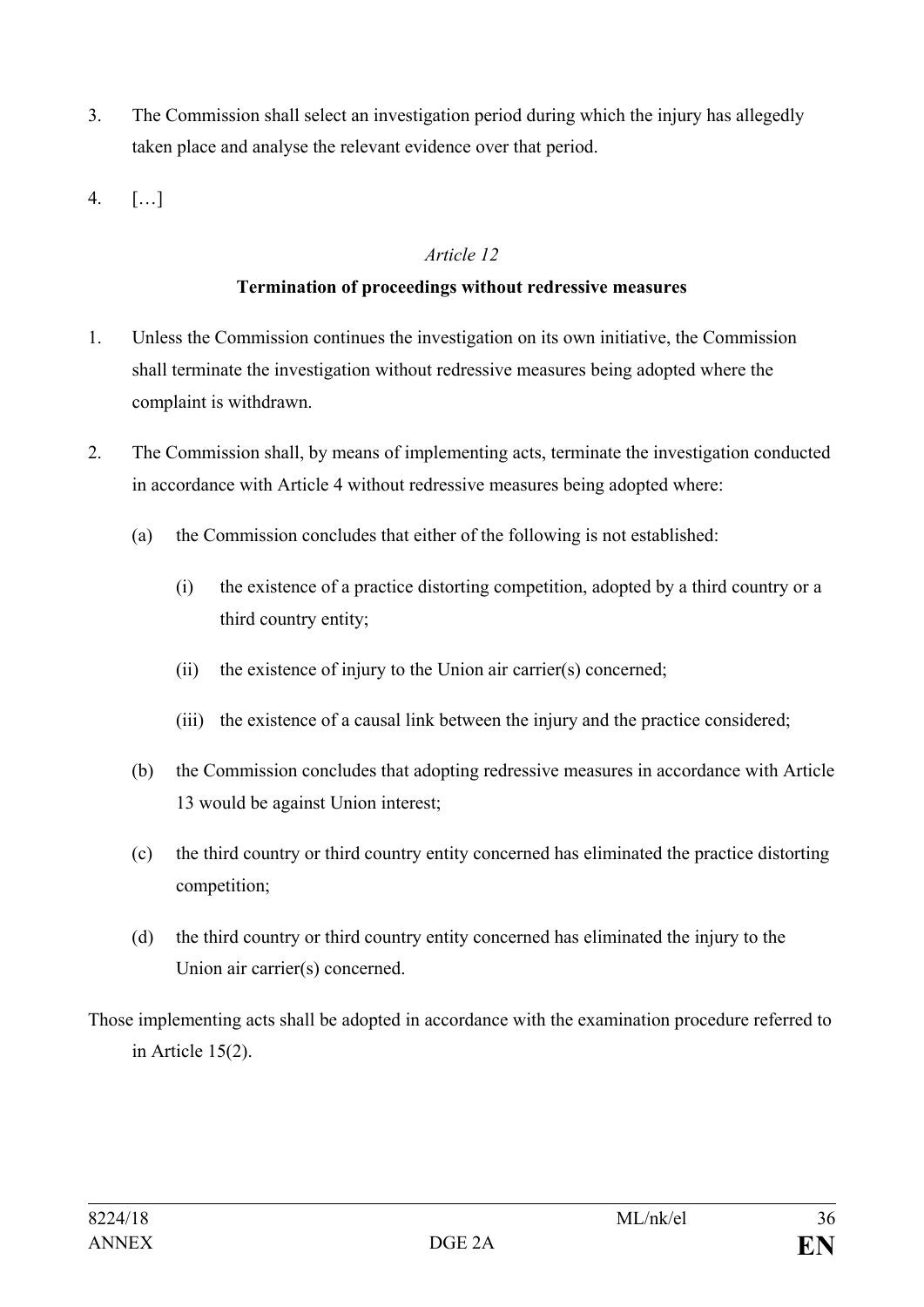3. The decision to terminate the investigation in accordance with paragraph 2 shall be accompanied by a statement of the reasons thereof and shall be published in the *Official Journal of the European Union*.

# *Article 13*

### **Redressive measures**

- 1. Without prejudice to Article 12, the Commission shall, by means of implementing acts, adopt the redressive measures referred to in point (a) of paragraph 2**,** if the investigation conducted under Article 4 determines that a practice distorting competition, adopted by a third country or a third country entity, has caused injury to the Union air carrier(s) concerned.
- Those implementing acts shall be adopted in accordance with the examination procedure referred to in Article 15(2).
- 1a. Without prejudice to Article 12, on the basis of a proposal from the Commission, the Council shall, by means of implementing acts, adopt operational redressive measures referred to in point (b) of paragraph 2, if the investigation conducted under Article 4 determines that a practice distorting competition, adopted by a third country or a third country entity, has caused injury to the Union air carrier(s) concerned.
- 1(b) The redressive measures referred to in paragraphs 1 and 1a shall not direct the Union or the Member State(s) concerned to violating air transport, air services agreements or any provision on air transport services included in a trade agreement concluded with the third country concerned.
- 2. The redressive measures referred to in paragraphs 1 and 1a shall be imposed on the third country air carriers(s) benefiting from the practice distorting competition and may take the form of either of the following:
	- (a) financial duties;
	- (b) any operational measure of equivalent or lesser value, such as suspension of concessions, of services owed or of other rights of the third country air carrier.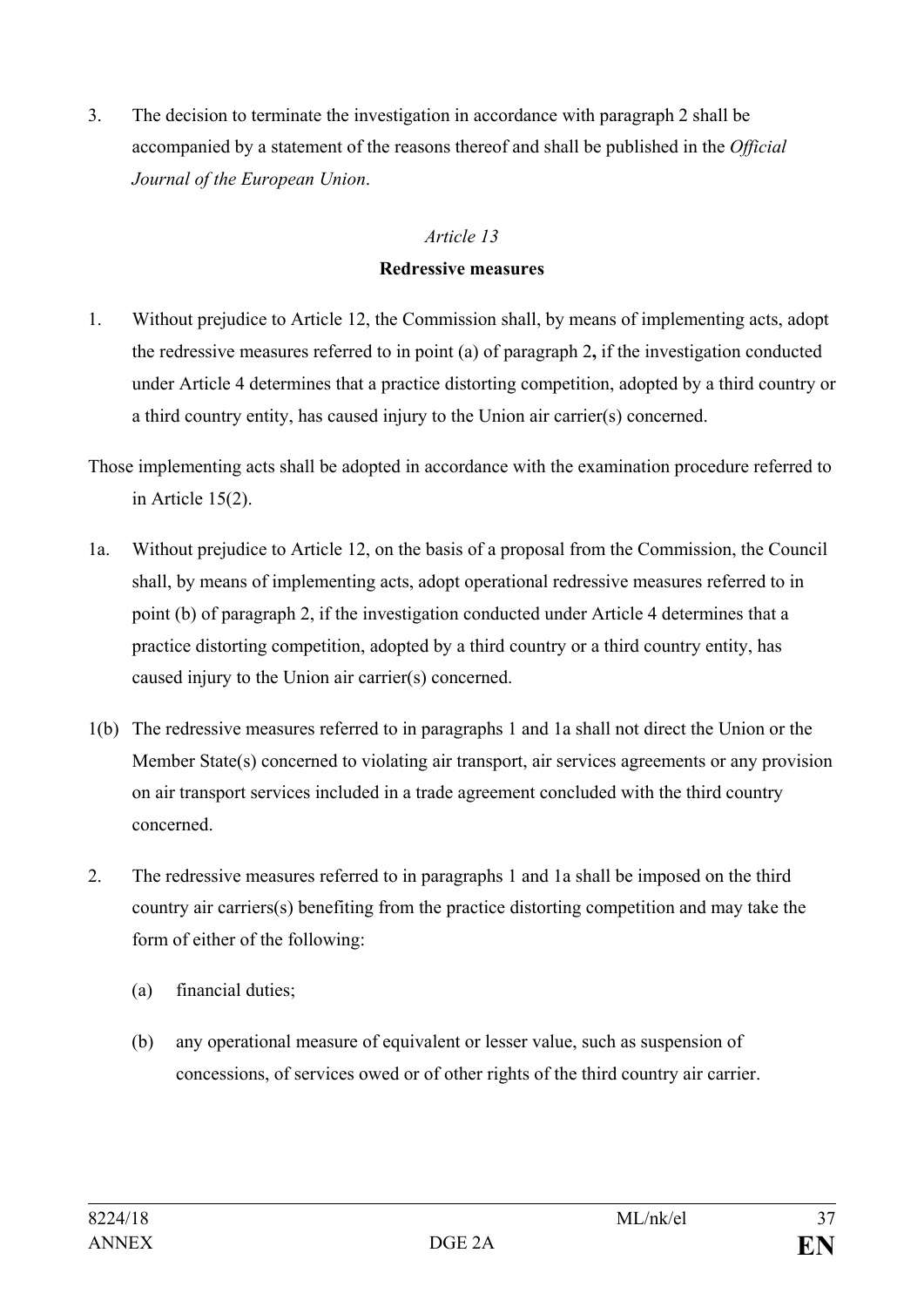- 3. The redressive measures referred to in paragraphs 1 and 1a shall not exceed what is necessary to offset the injury to the Union air carrier(s) concerned.
- 3(b) The redressive measures shall not consist of suspension or limitation of traffic rights granted by a Member State to a third country under an air transport, an air service agreement or any provision on air transport services included in any other agreement concluded with that third country.
- 4. […]
- 5. The decision to conclude the investigation with the adoption of redressive measures referred to in paragraphs 1 and 1a shall be accompanied by a statement of the reasons thereof and shall be published in the *Official Journal of the European Union*.

# *Article 14* **Review of redressive measures**

- 1. The redressive measures referred to in Article 13 shall remain in force only as long as, and to the extent that, it is necessary in view of, the persistence of the practice distorting competition and the ensuing injury. To this end, the review procedure set out in paragraphs 2, 3 and 4 shall apply. The Commission shall regularly provide a written report to the Council on the effectiveness and impact of redressive measures.
- 2. Where circumstances so warrant, the need for the continued imposition of redressive measures in their initial form may be reviewed, either on the initiative of the Commission or of the complainant or upon a reasoned request by the Member State(s) concerned, the third country or the third country entity concerned.
- 3. In the course of its review, the Commission shall assess the continued existence of the practice distorting competition, of the injury and of the causal link between the practice and the injury.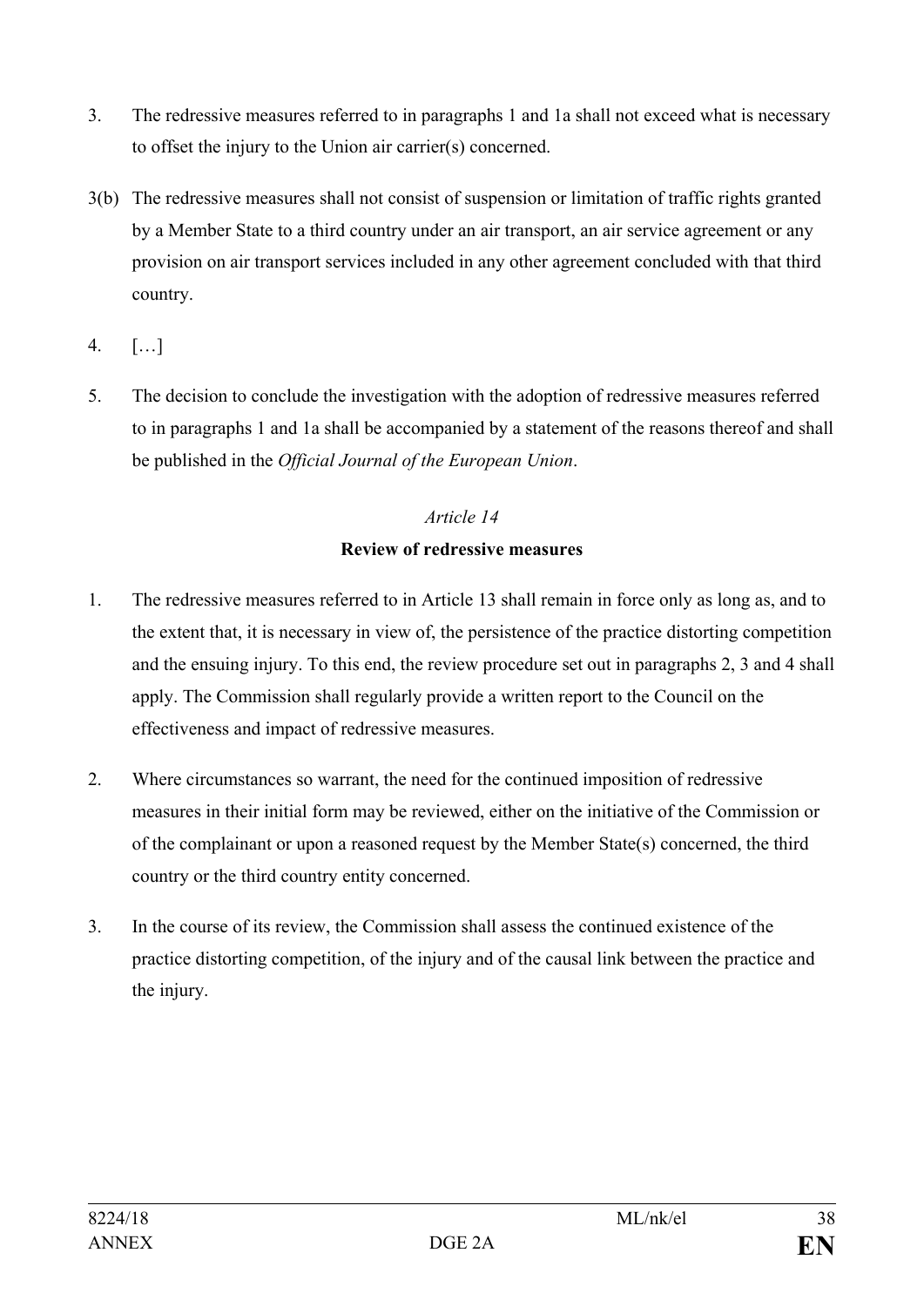- 4. The Commission shall, by means of implementing acts, repeal, amend or maintain, as appropriate, the redressive measures set out in Article 13(2a). Those implementing acts shall be adopted in accordance with the examination procedure referred to in Article 15(2).
- 4a. On the basis of a proposal from the Commission, Council shall, by means of implementing acts, repeal, amend or maintain, as appropriate, the redressive measures set out in Article 13(2b).